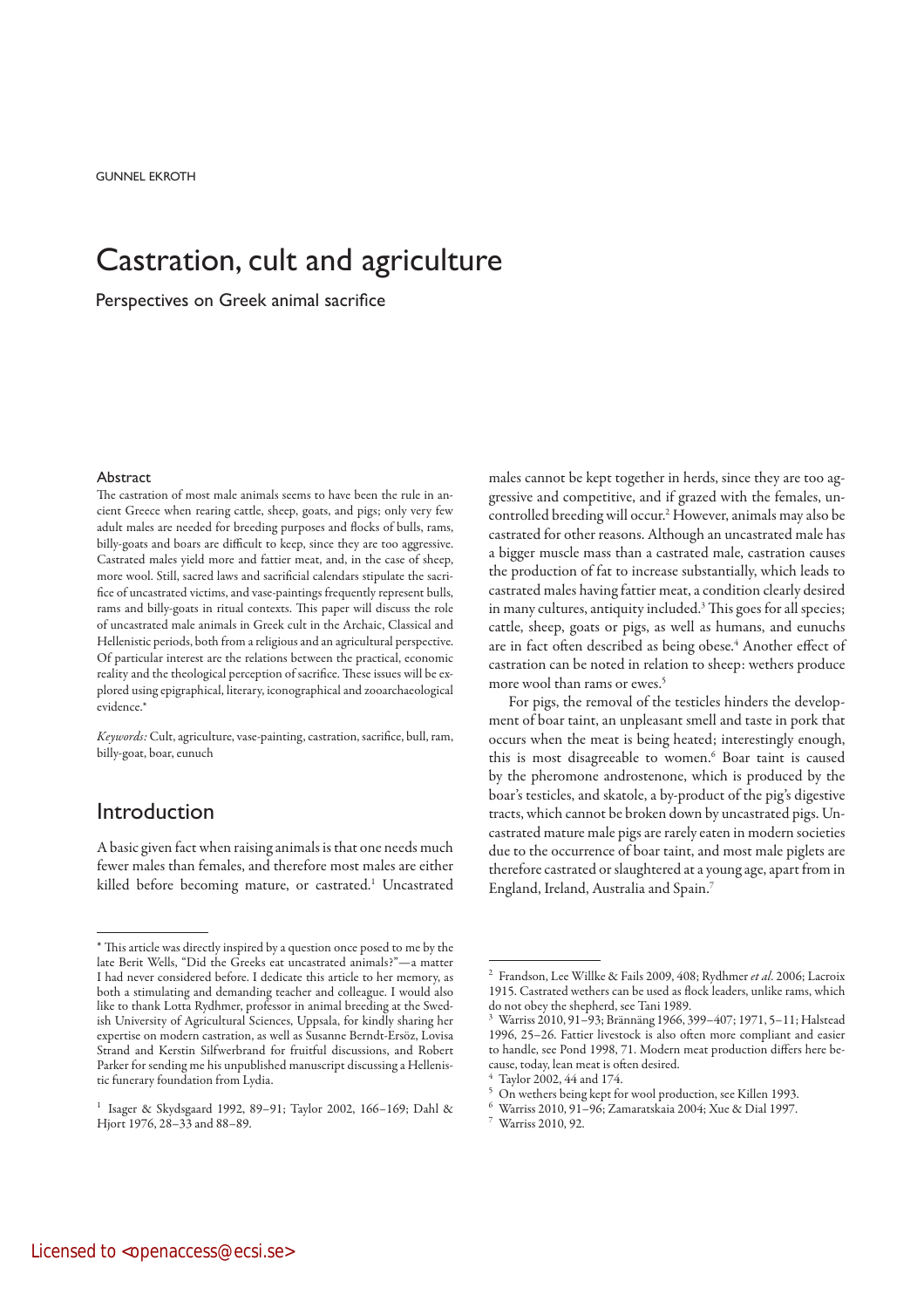### 154 • GUNNEL EKROTH • CASTRATION, CULT AND AGRICULTURE

Castrated animals are easier to control and produce meat of a better quality, and these were of course well-known facts of animal husbandry in the ancient world. Galen, for example, states:

"In our part of the world people cut out (ἐκτέμνειν) the testicles of young pigs and oxen, but not for the same purpose; rather, those of the pigs for the sake of eating (for the flesh of castrated pigs is also more tasty, more nutritious and better concocted), and those of oxen for their usefulness in farming (for bulls are difficult for them to manage). But they remove the testicles of goats and sheep for both reasons."8

He further comments that meat of male goats is unwholesome and bitter, as is that of rams and bulls, and on the whole the meat of castrated animals is better.<sup>9</sup> Aristotle also speaks of castration as a part of flock management and for improving the quality of the animals, and so do other ancient authors.<sup>10</sup> As for the techniques used, the castration of young bulls and swine in antiquity usually seems to have been performed by opening or cutting away the lower part of the scrotum and then squeezing out the testicles and removing them.<sup>11</sup> Aristotle states that for bulls, the roots were then pushed as far up as possible into to the body.12 The testes of calves could be crushed, thus not causing any open wound.<sup>13</sup> The result of these procedures would be animals which had none or very little of the empty scrotum visible between the legs. The same or similar methods are still used today both for ruminants and pigs.14

Modern scholars are unfortunately often a bit sloppy as to the terminology used when referring to ancient animals, including sacrificial victims, and any bovine tends to be called a bull, even if there is nothing to substantiate this specification.15 Considering the scarcity of bulls in comparison to cows and oxen, we should really pay attention to whether an animal is fully male, female, or castrated. The animals depicted on the parapet of the Athena Nike bastion on the Athenian Acropolis can serve as a case in point. A seated Athena and winged Nikai setting up trophies and performing animal sacrifice are represented here. Three bovines were originally depicted, one on each side of the parapet. These animals have, out of habit, been labelled bulls, for example by Erika Simon, who builds her interpretation of the motif as a chthonian sacrifice to Theseus precisely on the identification of the animals as bulls.16 A closer look at the three victims shows, however, that one on the west side is lost, the second animal, on the southern frieze, is male, but we cannot tell if it was a bull or an ox, and as for the third one, on the northern side, the artist has avoided revealing the sex of the victim—the drapery around Nike's left knee hides the genitals.17 Michael Jameson has demonstrated that the ritual shown must be a kind of *sphagia*—a sacrifice performed on the battlefield before the armies clashed, in order to divine the outcome of the struggle.<sup>18</sup> Though this ritual often seems to have made use of uncastrated victims, the specification of the sex of the animals was apparently of less importance in this particular case.

This article will explore the role of uncastrated animals in Greek cult in the Archaic, Classical and Hellenistic periods, both from a religious and an agricultural perspective: how often do we encounter the full males, where and why? The relations between the practical reality of raising animals and the religious ideas and beliefs connected to sacrifice are of particular interest. The focus of the discussion will be on the epigraphical and iconographical evidence and, to a lesser extent, the literary texts and zooarchaeological material.

<sup>8</sup> Gal. *De alimentorum facultatibus* III.6 (K675–676), transl. Powell 2003.

<sup>9</sup> Gal. *De alimentorum facultatibu*s III.1 (K663), transl. Powell 2003. Martial 3.24 describes the castration of a goat at a sacrifice in order to improve the taste of the meat. If castration is to have any affect on the quality of the meat, it has to be done at least two weeks before the animal is killed (pers. comm. prof. Lotta Rydhmer). Also, the meat of billy-goats does usually not have a foul taste or smell unless the animals are rutting, and during that period they are, as a rule, never slaughtered.

<sup>10</sup> Arist. *HA* 632a; see also Xen. *Cyr*. 7.5.62–63, bulls become calmer if castrated, though still remain strong and suitable for work; Plut. frg. 106; Varro, *Rust*. 2.2.18 and 2.5.17; Georgoudi 1990, 281–282; van Straten 1987, 169–170.

<sup>11</sup> Arist. *HA* 632a; Columella, *Rust*. 6.26.2 and 7.11.1–2; Adams 1990. This technique limits the danger of haemorrhage.

<sup>12</sup> Arist. *HA* 632a.

<sup>13</sup> Columella, *Rust*. 6.26.1.

<sup>&</sup>lt;sup>14</sup> See Lacroix 1915. Other techniques for ruminants include crushing the spermatic cords with a Burdizzo or placing a rubber ring above the testicles, which will make them fall off after two weeks. Both of these methods are to be used on young animals.

<sup>&</sup>lt;sup>15</sup> See the comments by Jameson 1994, 313-317 and Georgoudi 1990, 280–282, on the importance of carefully considering the victim's sex in detail. On the problems of the opposite mistranslation, every *bous* being an ox, and running the risk of hiding the fact that many must have been females, see Chandezon 2003, 100n. 239.

Simon 1988, 71; Simon 1997. Brouskari in her publication of the reliefs (1999, 82–92) designates them as *tauroi* as well.

<sup>17</sup> Jameson 1994, 313–317, figs. 18.5–6; see also Brouskari 1999, pls. 2–4, no. 972, and 61–62, nos.  $\bar{7}098$  and 7099.<br><sup>18</sup> Jameson 1994

Jameson 1994.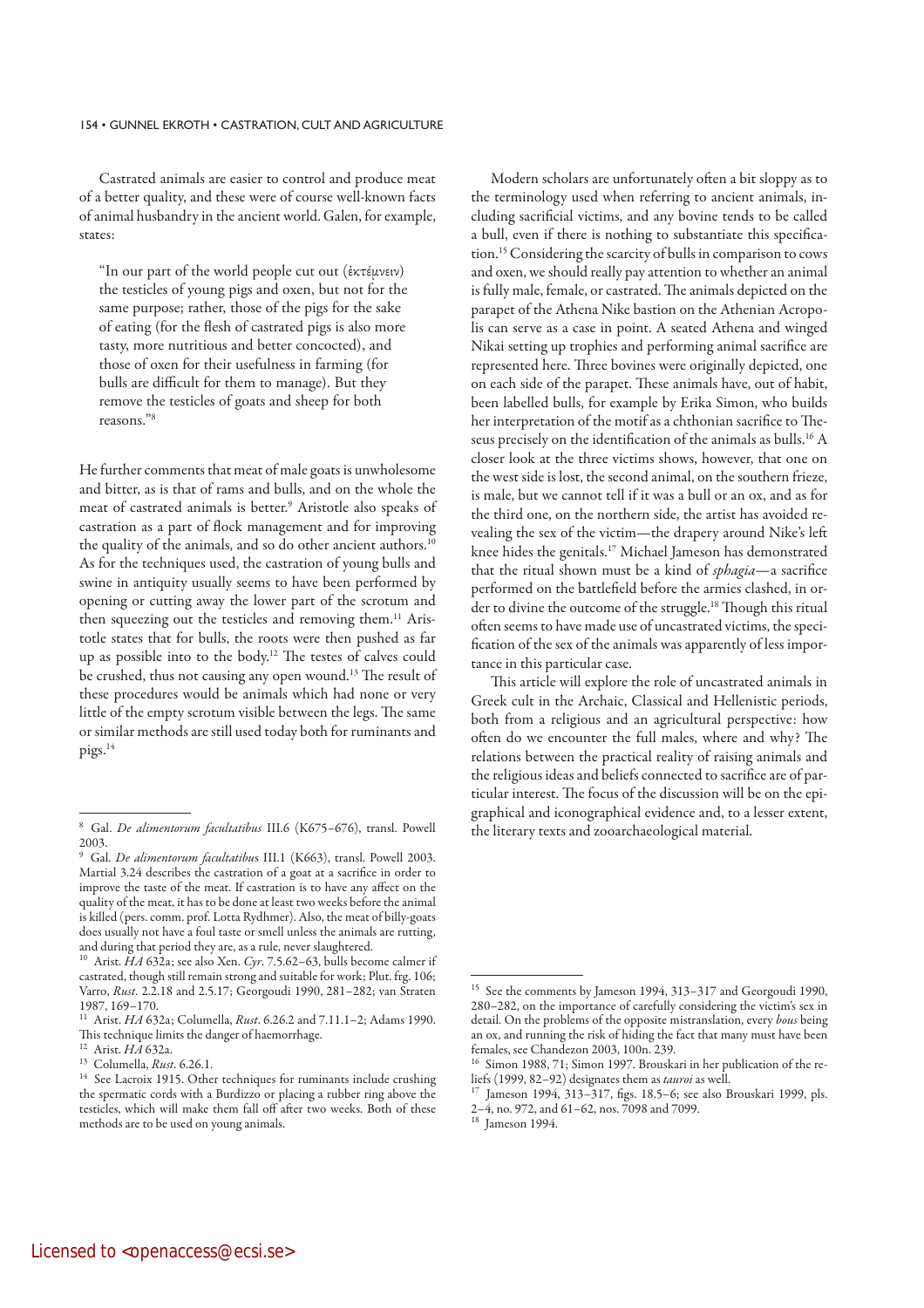# **Inscriptions**

The importance of paying attention to what kind of animal we are actually encountering is obvious from the rich and varied Greek terminology, which is evidenced in particular in the sacred laws and sacrificial calendars.19 Starting with the vocabulary for cattle, let us consider the generic term for cattle, βοῦς, which can be masculine or feminine. A *bous* can be specified as ἄρσην or ἄρρην, male, and these terms presumably refer to an ox rather than a bull because there is the term ταῦρος, which indisputably refers to a full male, though in Homer there is even a ταῦρος βοῦς.20 A term like θῆλυς, female, identifies the bous as a cow, so does δάμαλις, while a βοῦς κυοῦσα is a pregnant heifer.21 Calves, μόσχοι, are occasionally mentioned.

The spectrum for sheep is just as wide, and their sex and various ages could be expressed with at least five different terms. A sheep *tout court* was an οἶς, a ram was κρίος, while for lambs ἀμνός or ἀρήν was used.22 Female lambs could be labelled ἀμνή—a term that perhaps also covered ewes, which otherwise can be specified as οἶς θήλεια. A similar pattern is found for the goats, where αἶξ is a goat in general. The billygoat is a τράγος, while a kid is called ἔριφος, and there is also the term χίμαρος, which means a young male goat.23 Occasionally οἶς and αἶξ occur at two different price levels within the same inscription, and this most likely corresponds to the bipartition of these species based on sex into females and castrated males, respectively.24 The pigs are less diversified.25 The most common term found in the epigraphical evidence is χοῖρος, and this refers to a piglet, no matter the sex. Mature swine are ὗς, and sometimes these animals are specified as being pregnant. The term for boar is κάπρος and could apparently refer to a wild boar as well.<sup>26</sup>

## CASTRATION, CULT AND AGRICULTURE . GUNNEL FKROTH . 155

We can note that the uncastrated male animals have their own particular terms, *tauros*, *krios*, *tragos*, *chimaros* and *kapros*, while the females are usually identified only by the adjective *theleia*, "female" or by the fact that they are pregnant.<sup>27</sup> More puzzling is, therefore, the occasional specification of a ram, a *krios*, being sacrificed, as ἐνόρχης, "uncastrated".28 An uncastrated ram sounds like a tautology, but apparently the masculine quality of these victims was of prime importance. Possibly, these males were not only uncastrated but had also been used successfully for breeding. In that sense they could represent the equivalent of the pregnant victims occasionally listed in sacrificial calendars, be they ewes, heifers or sows.29

How often do we encounter uncastrated animals in inscriptions concerning religion? As a case study, we can take the four best preserved sacrificial calendars from Attica, dating from around 450 to 350 BC, from the demes of Thorikos, Marathon and Erchia, as well as the *genos* of the Salaminioi.30 In these four documents, a total of 172 animals are mentioned, and if their spread as to species, ages and sex is considered, it is striking that there is not one single *tauros* to be found.31 Admittedly these inscriptions reflect sacrifices on a deme or gentilicial level, and since cattle were the most expensive victims, such animals were rarely sacrificed outside state sacrifices.<sup>32</sup> Still, at Thorikos two bovines were among the sacrificial victims, and one *bous* was sacrificed by the *genos* of the Salaminioi, while the rich deme of Marathon was able to pay for seven cattle, one of which was a pregnant heifer.<sup>33</sup> There are four rams, *krioi*, among the victims, three in Marathon and one in Erchia, as well as at least one *tragos*, a billy-goat, and one *chimaros*, a young male goat.34 On the other hand, among the 23 victims mentioned in the sacrificial calendar inscribed

<sup>19</sup> See Georgoudi 1988; Chantraine 1955; van Straten 1995, 176–186; Brulé & Touzé 2008.

<sup>20</sup> On the interpretation of *bous arren* as an ox, distinct from the noncastrated *tauros*, see Georgoudi 1990, 281. On the vocabulary, see also Ar. Byz. no. 149–162 (Slater 1986, 52–55). *Tauros bous*: Hom. *Il*. 17.389.

<sup>&</sup>lt;sup>21</sup> The term *damalis* seems occasionally to have been used to designate a young female of another species, as in the regulations of the mysteries at Andania where it is used to refer to a pig, see *Andania* 31 (*IG* V:1, 1390), 31, lines 34 and 35, line 69.

<sup>&</sup>lt;sup>22</sup> Chantraine 1955; Ar. Byz. no. 105–117 (Slater 1986, 42–44); van Straten 1995, 176, 181.

<sup>&</sup>lt;sup>23</sup> Ar. Byz. no. 99–104 (Slater 1986, 39–42); van Straten 1995, 176 and 181.

<sup>24</sup> van Straten 1995, 181–86, concerning the sacrificial calendar from the Attic deme Erchia. As the more expensive sheep were usually destined for a male deity they probably represent wethers, which also yield more wool, as well as meat of a superior, fattier quality, facts which may account for the higher price.

 $25$  For the pig terminology, see Ar. Byz. no. 163–171 (Slater 1986, 56– 58); Georgoudi 1988, 78–79; Perpillou 2004, 10–14; Rougemont 2006, 118–125.

<sup>26</sup>*NGSL*, no. 5, commentary p. 188 and n. 39.

<sup>27</sup> It has been suggested that the Linear B ideogram \**170* marks young bulls selected for sacrifice or tribute, see Landenius Enegren 2004, 14– 15. Sometimes the inscriptions call for the sacrifice of an uncastrated victim, without naming the species, as is the case in the Molpoi inscription from Miletos where a sacrifice is to consist of an uncastrated victim, a female one, and a third which is unspecified, see *LSA* 50, lines 18–20; Herda 2006, 218–220.

<sup>28</sup>*LS* 96, lines 6 and 9, Mykonos, *c*. 200 BC; *LSS* 98, line 3, Camiros, 2nd century BC; *SEG* 41, 1991, no. 744, Eleutherna, *c*. 150–100 BC; Georgoudi 1990, 280–281.

<sup>&</sup>lt;sup>29</sup> On pregnant victims, see Bremmer 2005.<br><sup>30</sup> Thorikos:  $NGSL$  1 Marathon:  $US20$  B.

<sup>30</sup> Thorikos: *NGSL* 1. Marathon: *LS* 20 B; Lambert 2000. Erchia: *LS* 18; Daux 1963. Salaminioi: *LSS* 19; Ferguson 1938; Lambert 1997.

 $31$  For an overview of the animals mentioned, see van Straten 1995, 176; Ekroth 2002, 168, table 30.

On the economic, as well as the social and political level of these texts, see Dow 1968; Mikalson 1977; Parker 1987; Jameson 1988; Rosivach 1994; van Straten 1995, 170–181; Ekroth 2002, 150–169.

<sup>33</sup> Thorikos: *NGSL* 1, lines 28 and 55; Salaminioi: *LSS* 19, line 85; Marathon: *LS* 20 B, lines 6, 8, 9 (pregnant), 20, 21, 35 and 43.

<sup>34</sup>*Krioi*: *LS* 20 B, lines 27, 44 and 51 (Marathon); *LS* 18, col. V, line 52 (Erchia). *Tragoi*: *LS* 20 B, line 18 (Marathon); cf. *NGSL* 1, line 45 (Thorikos). *Chimaros*: *NGSL* 1, line 20 (Thorikos).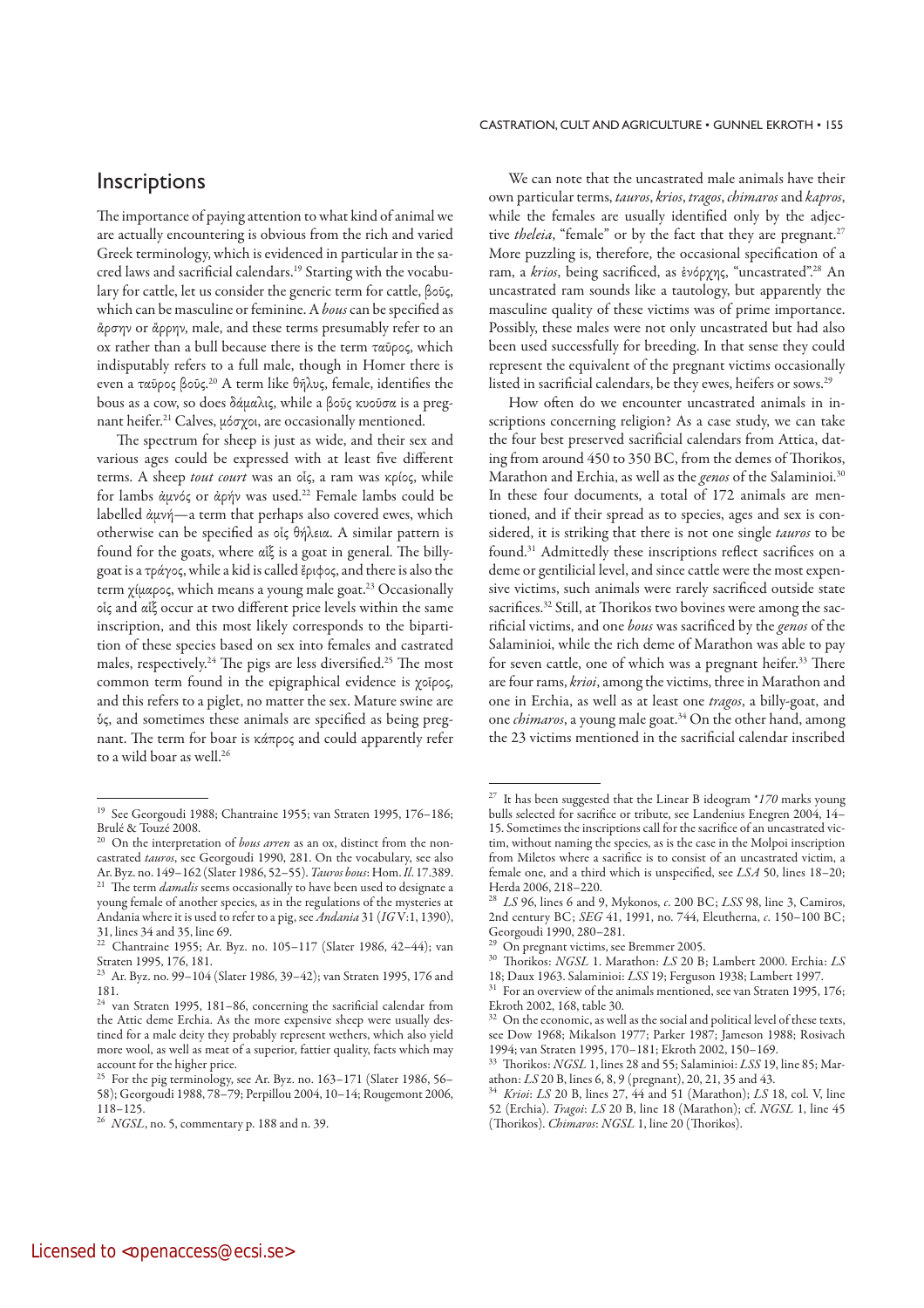by the *genos* of the Salaminioi, there is not one single animal marked as male, in the sense of being uncastrated. In all, the uncastrated victims are not many and make up only around 4% of all animals listed for sacrifice in these four documents.<sup>35</sup>

The epigraphical evidence regarding religious practices at large confirms the impression that uncastrated animals were unusual sacrificial victims. In Sokolowski's three volumes of *Lois sacrées* from the Greek world and Lupu's *Greek sacred law*, 429 inscriptions are included, some of which are very brief, while others span more than 100 lines. Although far from all of these include mentions of sacrificial victims, the uncastrated animals are on the whole very few: five bulls, around 30 rams, ten billy-goats or young male goats and four boars.36 Occasionally, an inscription contains a concentration of mentions of uncastrated animals, such as a fragmentary calendar from Miletupolis in the Kyzikos region. In this, three of the 14 victims are bulls, and all are to be sacrificed within the same month, a singular occurrence.<sup>37</sup> The particular and unusual character of the uncastrated males is also reflected in their price, as they are generally more expensive, which also must have contributed to their infrequency as sacrificial victims. In the 4th-century Athenian inscriptions, the wethers and ewes cost between ten and 15 drachmas, while the rams cost 17 drachmas.<sup>38</sup> The prices for castrated goats and nannygoats are ten to twelve drachmas, while the billy-goats are 15 drachmas.39

Uncastrated males clearly were uncommon as sacrificial victims, which is not surprising and fits well with the low number of such animals among the real herds.<sup>40</sup> The epigraphical evidence dealing with the elevation of animals, pasture rights and trade in flocks in the Classical and Hellenistic pe-

riods has been studied in a most interesting volume by Christophe Chandezon.<sup>41</sup> In these inscriptions, there is no reference to uncastrated males. Herds of cattle and sheep and goats are mentioned, frequently covered by the terms *boskemata* or *probata*, as well as a few swine. The sex of the animals is rarely specified, but in those cases where it is, we encounter cows or ewes—this reflects the importance of the females in the reproduction of the herds and the increase of their value.<sup>42</sup> The bulls, rams, billy-goats and boars were of course present, or no reproduction of the flocks would have occurred, but there was neither a need for nor an interest in mentioning them.

The predominance of female animals is further underlined by the zooarchaeological evidence from both sanctuary and domestic contexts. At the Heraion on Samos, in the Archaic period, the ratio of male to female cattle was approximately one to eight, while for sheep and goats it was one to 48, and for pigs it was one male to ten females.<sup>43</sup> On Delos, on the Classical and Hellenistic farms, there was one ram for every nine ewes, and one billy-goat for every seven nanny-goats.<sup>44</sup> At Lousoi, at the Hellenistic settlement, the cattle were mainly female, and there were double as many female goats as compared to the males ones, and five to ten times more female sheep than male sheep.<sup>45</sup> This distribution of cattle, sheep and goats resembles the picture presented by modern ethnographic studies.<sup>46</sup> From the Greek sanctuary at Kommos on Crete, the teeth from the swine indicated the presence of 14 males and 12 females, but only three of the males were more than two years old, thus also suggesting that boars were rare.<sup>47</sup> It is seldom possible to ascertain from the zooarchaeological evidence whether or not the males were castrated, but oxen and wethers have been identified at Samos and Kalapodi.<sup>48</sup>

Modern scholarship has sometimes remarked upon the lack of correlation between the agricultural and the sacred calendars in ancient Greece.<sup>49</sup> The low number of uncastrated

<sup>35</sup> The term *teleion*/*teleon* (*NGSL* 1, lines 11, 21–22, 24, 26–27, 37–38 and 40 and commentary p. 129), a complete victim, should not be understood in the sense of uncastrated, but rather as a full-grown victim, see Casabona 1966, 37; Georgoudi 1990, 280; Rosivach 1994, 24 n. 42 and 150–151; van Straten 1995, 173 n. 53, or as a victim of the right age, see Brulé & Touzé 2008, 116–120.

 $^{36}$  These figures are based on the indexes and include only the instances where the terms are preserved or can be safely restored. If the remaining inscriptions mentioning sacrifices in the PHI epigraphy database online are considered as well, around 20 bulls, 20 rams, eight boars and two goats can be added (http://epigraphy.packhum.org/inscriptions).

Schwertheim 1983, no. 1, 4th/3rd century BC; Parker 2005, 484– 485. The bulls are sacrificed to Alexikakos, Eirene and Apollo Karneios, and the latter also received an ox and a kid. The sacrificial calendar from Mykonos (*LS* 96, *c*. 200 BC), which lists five uncastrated victims, will be discussed further below.

<sup>38</sup> van Straten 1995, 175–186, esp. 182.

<sup>39</sup> van Straten 1995, 175–186, esp. 176.

<sup>40</sup> A way of getting rid of superfluous males could have been to sacrifice them, and if that was the case the low number of uncastrated victims would be surprising. On the other hand, the males are likely to have been killed off before they became adults and may therefore not have been designated with the terms for full-grown male animals.

<sup>41</sup> Chandezon 2003.

<sup>42</sup> Chandezon 2003, 65 and 288–293, see in particular nos. 1, 12, 14, 20, 25, 26, 27, 48 and 51. The *eperoi* that are mentioned together with ewes in no. 51 (p. 200), and interpreted as rams, are better taken as wethers, since they are exempt from the tax on wool.

<sup>43</sup> Boessneck & von den Driesch 1988, 10–11, 16, 23, 28, 35 and 40.

<sup>44</sup> Leguilloux 2003, 253.

<sup>45</sup> Forstenpointner & Hofer 2001, 173–174.

<sup>46</sup> In the east African pastoralist societies studied by Dahl & Hjort (1976, 28–33 and 88–89) the ratio of cows–bulls varied from 1:20 to 1:60, for sheep–rams between 1:10–1:20 and for goats–billy-goats 1:30, the proportions being due to both cultural and ecological factors.  $^{47}$  Reese & Ruscillo 2000, 477–481.

At the Heraion on Samos, occasional bones from oxen, bulls, wethers, rams, billy-goats and boars have been indentified, see Boessneck & von den Driesch 1988, 10, 23, 28, 33 and 40. At Kalapodi, one castrated *ovis* from the earliest levels was recovered, see Stanzel 1991, 24.

<sup>49</sup> Burkert 1985, 226; Chandezon 2003, 131–132, stating that not all sacrificial calendars follow the pastoral rhythm.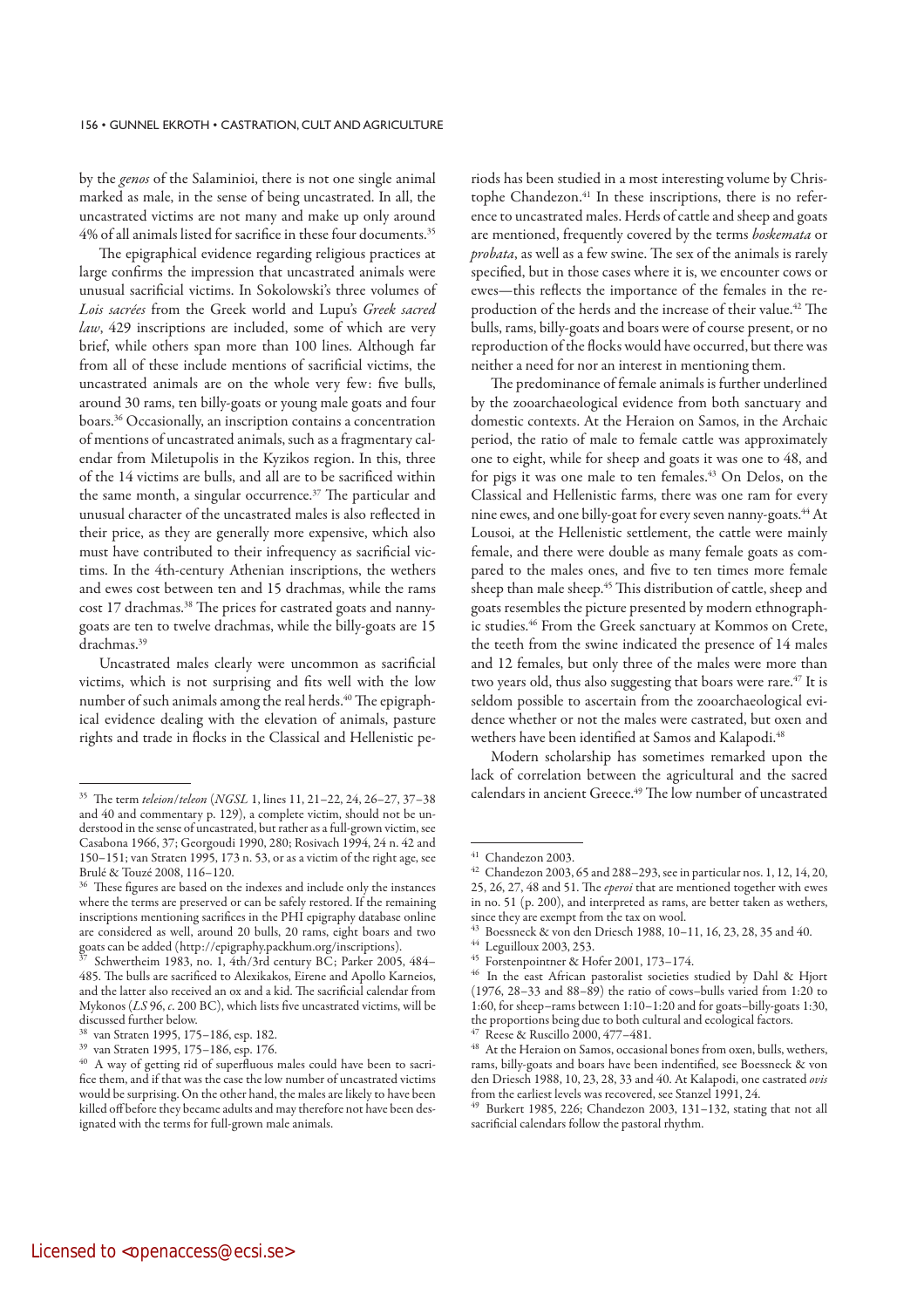

*Fig. 1. Nike giving water to a bull. Attic red-figure stamnos, Hector Painter, 450–425 BC, München, Staatliche Antiken sammlungen 2412. Photo: Staatliche Antikensammlungen und Glyptothek München.*

animals, however, suggests the opposite. Michael Jameson has shown that there was an evident adaptation in the choice of sacrificial animals, not only as to the sex, but also when they were to be killed, in order to suit the supply. Lambs, for example, are prescribed after the ewes have given birth, but pregnant females very seldom, because the killing of such animals depletes the herd.<sup>50</sup> The inscriptions, both sacred and secular, and the zooarchaeological material seem to reflect the reality of animal husbandry—many females and castrated males, in addition to a few uncastrated males. In fact, Jonathan Z. Smith has suggested that animal sacrifice can be explained as arising from a kind of regularized and ritualized flock management.<sup>51</sup>

# Iconography

Let us now turn to another important category of evidence for Greek religion, iconography. Vase-paintings, predominantly Attic ones, as well as votive reliefs, offer a rich source of information on sacrificial practices, which should be compared with the epigraphical evidence.

From the inscriptions, it is evident that the most common sacrificial animals were sheep, followed by piglets, goats, pigs and, as the least frequent victim, cattle.<sup>52</sup> The vase material presents a very different picture. If we consider the evidence collected in Folkert van Straten's and Jörg Gebauer's volumes on the representations of animal sacrifice on Attic vases, there are *c*. 200 animals depicted in these scenes.<sup>53</sup> Of these 60% are

<sup>50</sup> Jameson 1988, esp. 102–103 and 106–107.

<sup>51</sup> Smith 1987, 191–205, discussion 206–235. Cf. Kadletz 1976, 291.

<sup>52</sup> van Straten 1995, 171–173.

<sup>53</sup> van Straten 1995; Gebauer 2002; see also Durand 1986.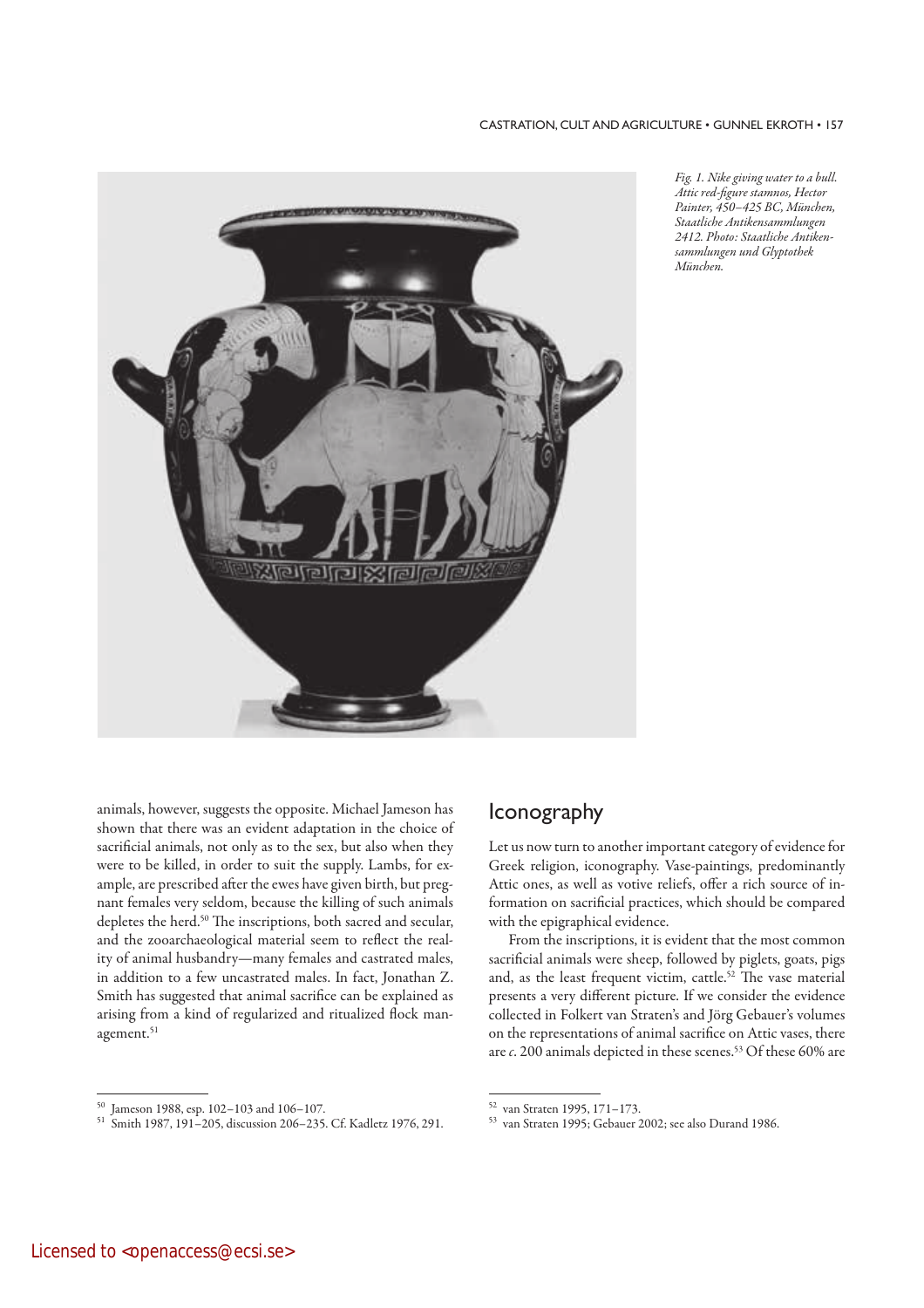#### 158 · GUNNEL EKROTH · CASTRATION, CULT AND AGRICULTURE



*next to an altar. Attic red-figure bellkrater, Kleophon Painter,* c. *440–420 BC, Agrigento, Museo Archeologico Regionale AG 4688. After De Miro 1968, Tav. 87.*



bovines, around 20% are sheep, 15% are goats and 10% are pigs. Cattle clearly dominate the iconographical evidence, and several scenes depict not just one but several such animals as sacrificial victims.<sup>54</sup>

This difference between the inscriptions and the vases (and the votive reliefs), as to the choice of sacrificial animals, has been convincingly explained by van Straten as being linked to the purpose and character of each category of evidence.<sup>55</sup> The vase-paintings rarely or never depict a precise, real sacrifice: they depict imaginary situations, contrary to the votive reliefs, which reflect private sacrifices performed within a particular cult. The inscriptions, on the other hand, in the form of sacrificial calendars and cult regulations, provide us with more reliable evidence for what was actually sacrificed. If the epigraphical material reflects the ritual reality of state and deme sacrifices, and the reliefs reflect private cult practice, the vases depict the ultimate, most desired sacrificial situation, where the most prestigious and expensive animal could be offered, no matter the cost involved.

The popularity of cattle on the ceramic evidence constitutes one remarkable distinction from the inscriptions, but

<sup>54</sup> See, for example, Ferrara, Museo Nazionale T 57 c VP, van Straten 1995, V78, fig. 13; Boston, Museum of Fine Arts 13.195, van Straten 1995, V74, fig. 17.

van Straten 1995, 170-181.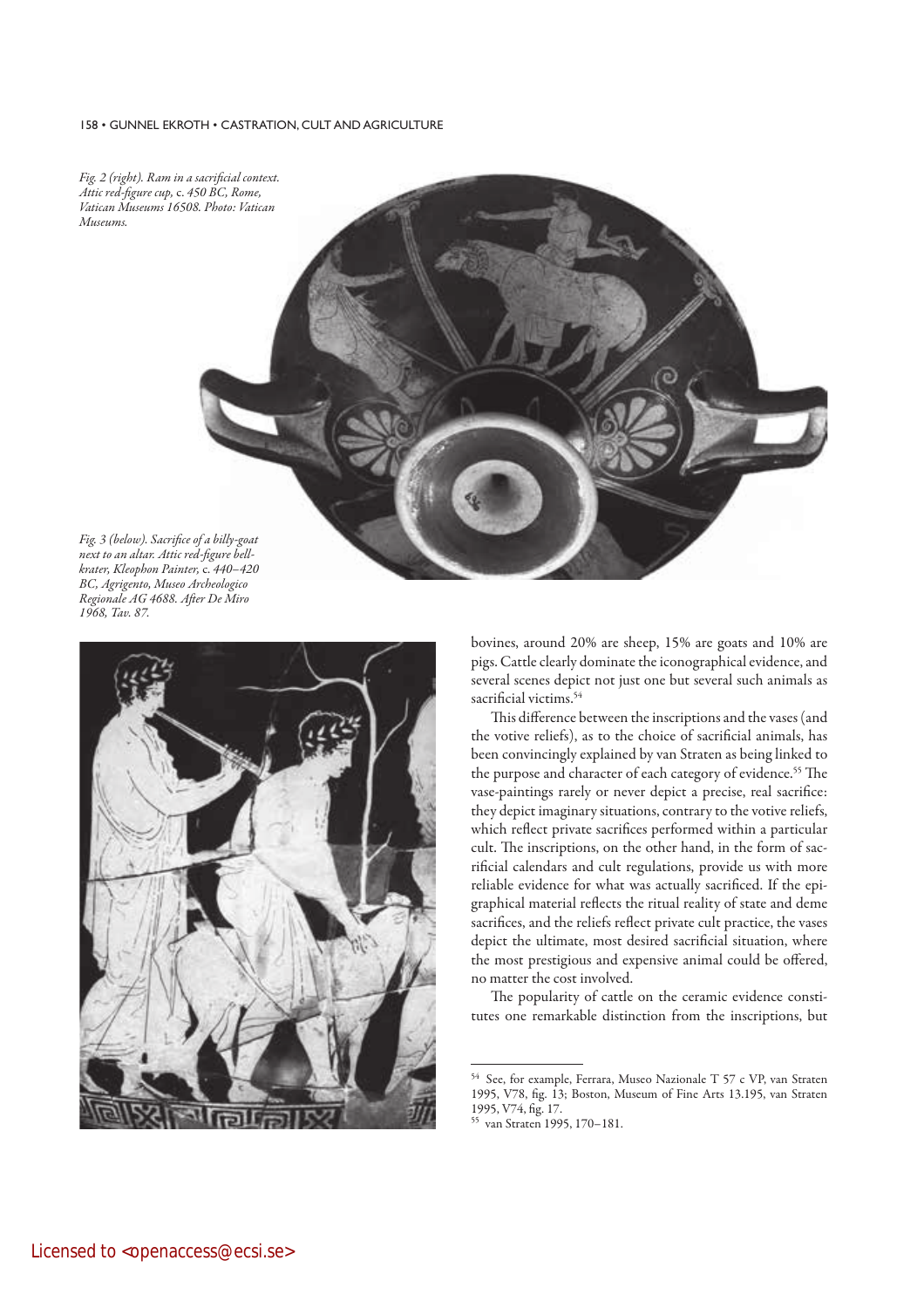

*Fig. 4. Procession with cow and sow. Attic black-figure dinos fragment, Lydos,* c. *560–540 BC, Athens, National Museum Acropolis 607. After Graef & Langlotz 1925, vol. 1, no. 607, pl. 33.*

what about the sex of the animals? Of interest here are the sacrificial scenes where the hindquarters and stomach of the animals can be observed, that is, in those scenes where any worshippers participating in the ritual do not cover this area, and the back legs of the animals are rendered so that the presence of the scrotum and the sheath or the udder may be detected.<sup>56</sup> A careful inspection of the evidence at hand proves that there is a notable number of testicles to be seen, and one gets the impression that the vase painters intentionally depicted uncastrated animals.

If we leave aside those representations that are too damaged, or those where only the front part of the animal is rendered, there are *c*. 165 vases left, which produce a surprising result. Of the *c*. 90 cattle, 35 have a scrotum that is clearly visible and must be bulls (*Fig. 1*), while on an additional 12, the sheath can be seen (but not the scrotum), that is, they are male, but it is not possible to tell if they are meant to depict bulls or oxen. Of the 35 sheep, 17 are rams (*Fig. 2*), while of the 30 goats, 7 are billy-goats (*Fig. 3*). None of the 19 pigs can be definitively classified as boars because of the representation of a scrotum, though some of the animals have been depicted with what may be a sheath. There are also a few evidently marked females: three cows and three sows (*Fig. 4*).<sup>57</sup>

Thus, of the animals included in van Straten's and Gebauer's sacrificial corpora, more than one-third must be considered as depicting bulls, rams or billy-goats. Even though the

<sup>56</sup> On the reliefs, usually only the head of the animal victim is seen, and when the body is visible details for identifying the sex can rarely be distinguished. A 4th-century BC relief from Athens dedicated to Herakles depicts a bull (Athens, Epigraphical Museum 3942; van Straten 1995, R90, fig. 93), while a relief from the Amphiareion seems to depict a ram (Athens, National Museum 1395, 4th century BC; van Straten 1995, R37, fig. 72). A well-known Early Classical relief from the Athenian Acropolis (inv. no. 581) definitely renders a sow, perhaps even a pregnant one, see van Straten 1995, R58, fig. 79.

<sup>57</sup> Female victims: Paris, Louvre F 10, Gebauer 2002, P 2, fig. 2; Athens, National Museum 2473 (Acropolis 607), van Straten 1995, V13, fig. 6, Gebauer 2002, P 4, fig. 4; Boston, Museum of Fine Arts 13.195, van Straten 1995, V74, fig. 17, Gebauer 2002, P 28, fig. 27; Paris, Niarchos Collection, van Straten 1995, V55, fig. 2, Gebauer 2002, P 3, fig. 3; Athens, National Museum, Akropolis 636, van Straten 1995, V67, fig. 20, Gebauer 2002, P 16, fig. 16; Athens, National Museum 426, van Straten 1995, V110, fig. 25.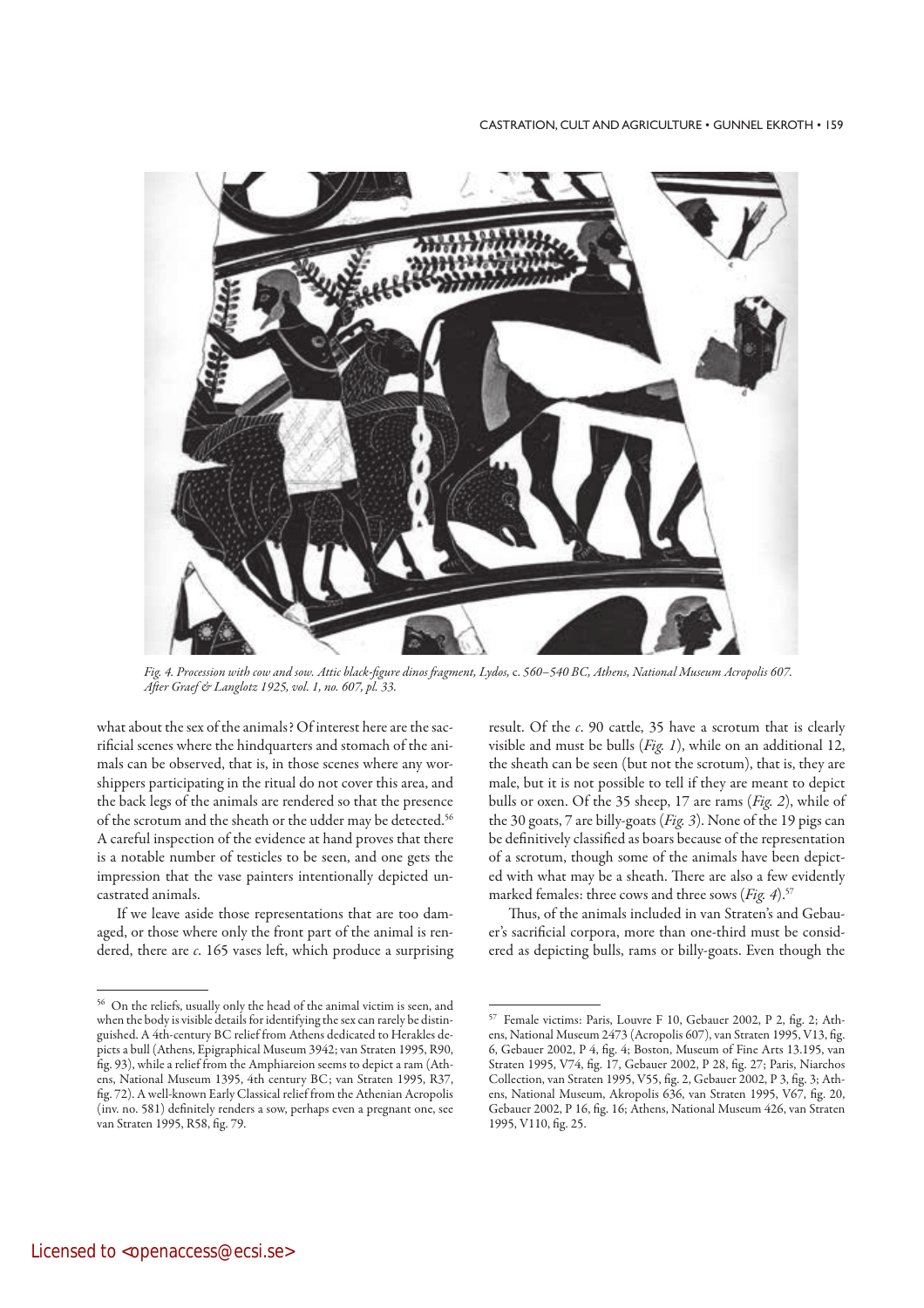$+60$  • GUNNEL EKROTH • CASTRATION, CULT AND AGRICULTURE



*Fig. 5.* Sphagia *with ram. Attic red-figure cup, recalling the Eucharides Painter,* c. *500–475 BC, Cleveland Museum of Art 1926.242. Photo: The Cleveland Museum of Art, Dudley P. Allen Fund 1926.242.*

majority of the animals shown in ritual contexts are simply rendered as neutral cattle, sheep, goats or pigs, which may have been male or female, the number of uncastrated males is remarkable.58 This should be compared with the epigraphical evidence, where in the four extensive Athenian sacrificial calendars considered previously, uncastrated males constituted around 4% of the victims.

A few of these scenes show rituals where uncastrated males were preferred, such as the depiction of a battlefield *sphagia* on a famous red-figure cup in Cleveland (*Fig. 5*), and an intriguing stamnos that is now in Basel depicting Achilles and Hektor framing a dead ram—perhaps referring to either battlefield sacrifices or oath rituals (*Fig. 6*).<sup>59</sup> In most cases, however, it is regular *thysia* sacrifices that are represented, i.e., the same kind of sacrifice as those listed in the sacrificial calendars. A most remarkable case of the urge to show the uncastrated nature of the victim is found on a red-figure head vase in Ferrara, depicting two men butchering a billy-goat (*Fig. 7*).<sup>60</sup> The animal is lying on its back on a table, legs raised in the air. The *mageiros*, the sacrificial butcher/chef, is standing to the left, while his young and naked assistant is holding the goat's back legs to the right. The goat's scrotum rises prominently between its legs, defying all laws of gravity. Here, the artist clearly wanted to stress that the animal is uncastrated.<sup>61</sup>

We can note that the preference for uncastrated animals in vase-paintings goes even further, if we consider other types of scenes aside from those connected to sacrifice. In representations of the myth of Io being transformed into a cow, a bovine with testicles (and not an udder) is sometimes depicted (*Fig. 8*).62 Vase scenes showing Theseus' struggles with the Krommyonian sow, which is clearly a female pig according to the literary tradition, occasionally render this animal as male with a sheath (*Fig. 9*).<sup>63</sup> An early 5th-century red-figure cup in the Vatican depicts the infant Hermes in a *liknon* and the upset Apollo among a herd of cattle, which are apparently the animals that had been stolen by the young god.<sup>64</sup> Of these, four are definitely bulls and at least one is an ox (the sheath can be seen but not the hindquarters), while none of the animals are represented as heifers (*Fig. 10*). This is a very different composition than that of the herd described in the *Homeric hymn to Hermes*, where Apollo explicitly says that the cows that Hermes stole were grazing separately from the bull, and that the missing animals were only the females, while the bull and the dog had been left behind.<sup>65</sup>

Another example of the preference for uncastrated animals is the Parthenon frieze and its impact on vase-painting. The animals being led in the frieze's depiction of the Panathenaic procession consist of 14 bovines and four sheep, which are all to be sacrificed to Athena. The cattle that have visible hindquarters and stomachs exhibit no trace of scrota or sheaths,

<sup>58</sup> Around one-fifth of the victims, for which the hindquarters and stomach are clearly visible, bear no signs of scrotum or sheath. Some of these animals may be depictions of castrated animals, but it is also possible that the vase-painter simply choose not to specify the sex.

Cleveland, Museum of Art 26.242, van Straten 1995, V144, fig. 112; Basel, Antikenmuseum und Sammlung Ludwig, BS 477, Gebauer 2002, Sv 11, fig. 146. For the prominence of male victims in representations of battlefield related rituals, see Gebauer 2002, Sv 7, Sv 7a, Sv 8 and Sv 10, figs. 141–143 and 145.

<sup>60</sup> Ferrara, Museo Nazionale T 256 b VP, *c*. 470–460 BC; van Straten 1995, V152, fig. 119; Gebauer 2002, Z 20, fig. 184.

<sup>61</sup> A similar "floating" scrotum can be seen on a red-figure fragment by Onesimos (Paris, Louvre C 1135), showing animals slain by Aias when he was blinded by rage, see Gebauer 2002, Sv 12, fig. 147.

<sup>&</sup>lt;sup>62</sup> See *LIMC* V (1990), 675 and 665, s.v. Io I, no.  $\widetilde{A}$  (Hamburg, Museum für Kunst und Gewerbe 1966.34; my *Fig. 8*) and no. 11 (Würzburg, Martin von Wagner Museum ZA 48) show the testicles and no. 13 (Vienna, Kunsthistorisches Museum IV 3729) the sheath, while the tail of the animal skin worn by Argos on no. 8 (Boston, Museum of Fine Arts 08.417) is misinterpreted as a scrotum (N. Icard-Gianolio). Pliny (*HN* 16.239) reports that a tradition existed where Io was transformed into a bull, see Simon 1985, 274.

<sup>63</sup>*LIMC* VII (1994), 930 and 926 s.v. Theseus, no. 34 ( J. Neils), London, British Museum E36.

<sup>64</sup> Vatican 16582; *LIMC* II (1984), 308, s.v. Apollon, no. 1042 (W. Lambrinoudakis *et al*.).

<sup>65</sup>*Hymn. Hom. Mer*. 191–198. Cf. also the Boeotian mid-6th-century BC oinochoe signed by the potter Gamedes (Paris, Louvre MNB 501), which depicts a shepherd with his flock consisting of a bull, two rams and three ewes.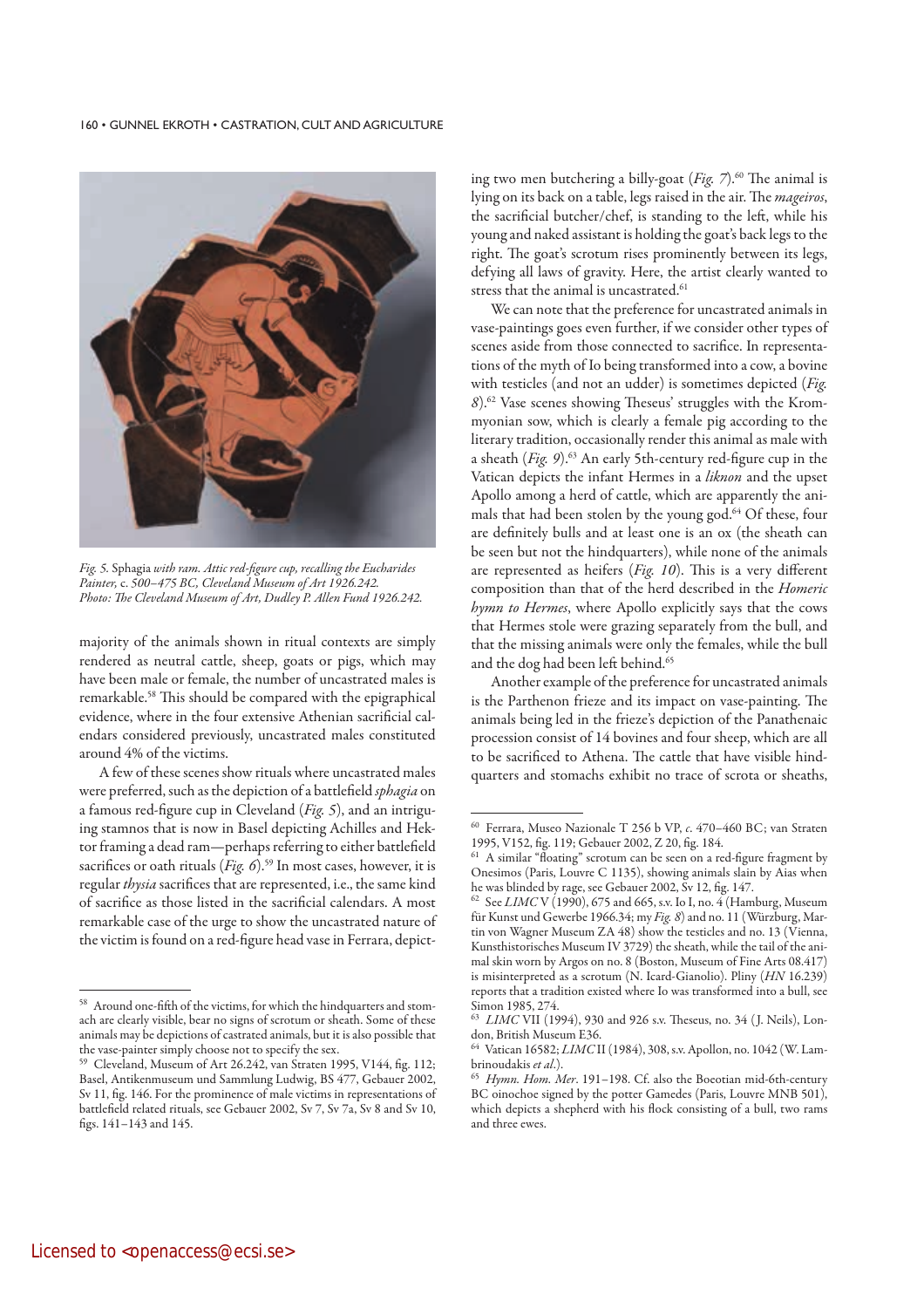*Fig. 6 (right). Ram on its back between Achilles and Hektor. Attic red-figure stamnos, Triptolemos Painter,*  c. *480 BC, Antikenmuseum Basel und Sammlung Ludwig, Inv. BS 477. Photo: A.F. Voegelin.*

*Fig. 7 (below). Butchering of a billy-goat. Attic redfigure head-vase/kantharos, Syriskos Painter,* c. *480– 460 BC, Ferrara, Museo Nazionale T 256 B. Photo: museum.*

all in accordance with the tradition that Athena was to receive only female victims.<sup>66</sup> The animal procession of cattle on the south side of the frieze has been excerpted on a number of Attic vases, but here, interestingly enough, the cattle are clearly represented as bulls and not as cows, even though the rest of the composition follows the iconographic scheme of the frieze in detail (*Fig. 11*).67 As a last illustration of this male iconographic preference we may take depictions of ploughing. A real Greek farmer would not have used bulls to work his fields, considering them too difficult to handle, a point made by many ancient authors.<sup>68</sup> Vasepaintings showing this agricultural activity are not numerous, but it should be noted that at least two scenes render the yoked animals as bulls, one of them even depicting the hero Bouzyges, the inventor of the plough (*Fig. 12*).69

We are clearly facing a discrepancy between inscriptions and images as regards the presence of uncastrated animals. This preference for uncastrated male animals noted on





the vases is in fact also found in the literary sources, in particular in accounts of mythic or imaginary sacrifices. In the *Iliad* (23.146), Peleus has vowed that at his home-coming Achilles should sacrifice, not only a hecatomb, but also 50 rams, *enorcha mela*, to the river Spercheios. This is an outstanding offering, matching an extraordinary and very unlikely event—that Achilles would ever return alive home to his father, instead of dying at Troy and achieving immortal fame and glory. In fact, ancient texts provide us with many instances of sacrifices that owe their extraordinary character to the use of uncastrated males. They may encompass an unrealistic number of victims, such as the 81 black bulls sacrificed on the beach at Pylos by Nestor (*Od*. 13.172–184). In other instances, the animals are

<sup>&</sup>lt;sup>66</sup> Neils 2001, 150-154. See also IG II<sup>2</sup>, 334, regulating the Lesser Panathenaia, the animals sacrificed to Athena are specified as cows (line 19); cf. Brulé 2007, 231–254.

Neils 2001, 208–213, see also a well-known volute krater in Ferrara, where two large bulls are solemnly led in a procession approaching a seated Apollo (Ferrara, Museo Nazionale T57 c VP; Neils 2001, 213, fig. 149; van Straten 1995, V78, fig. 13).

<sup>68</sup> Hes. *Op*. 436–440; Xen. *Cyr*. 7.5.62–63; Gal. *De alimentorum facultatibus* III.6 (K675–676).

<sup>69</sup> Bulls: Harvard Art Museums/Arthur M. Sackler Museum 1960.345, red-figure cup, *c*. 425 BC (my *Fig. 12*), Robinson 1931; *LIMC* III (1986), 154, s.v. Bouzyges, no. 2 (C. Bérard); London, British Museum 1906.12–15.1, black-figure Sienna cup, *c*. 560 BC, Durand 1986, 182, fig. 88; *LIMC* III (1986), 154, s.v. Bouzyges, no. 1 (C. Bérard). For representations of ploughing with oxen, see Durand 1986, 183–186, figs. 89–91 (Paris, Louvre F 77, The Hague OC 3.39, Berlin F 1806); von Bothmer 1990, 139, no. 106; Malagardis 1988, 116–122.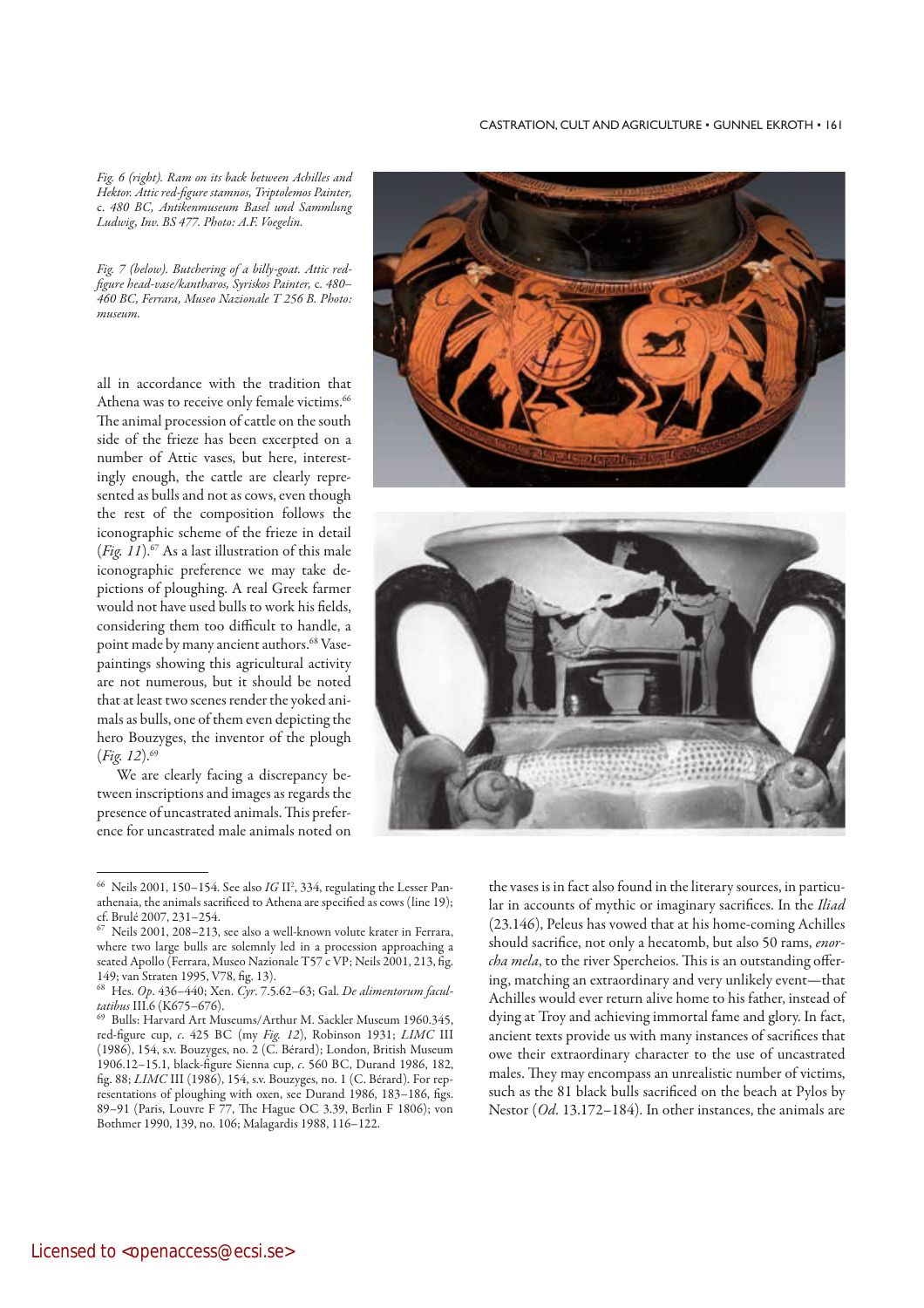162 • GUNNEL EKROTH • CASTRATION, CULT AND AGRICULTURE



*Fig. 8. Io turned into a bull. Attic red-figure neck amphora, Eucharides Painter,* c. *480 BC, Hamburg, Museum für Kunst und Gewerbe 1966.34. Photo: Museum für Kunst und Gewerbe, Hamburg.*



*Fig. 9. Theseus struggling with the Marathonian bull and the Krommyonian sow. Attic red-figure cup, Painter of Louvre G 36,* c. *520–510 BC, London, British Museum E36. © Trustees of the British Museum.*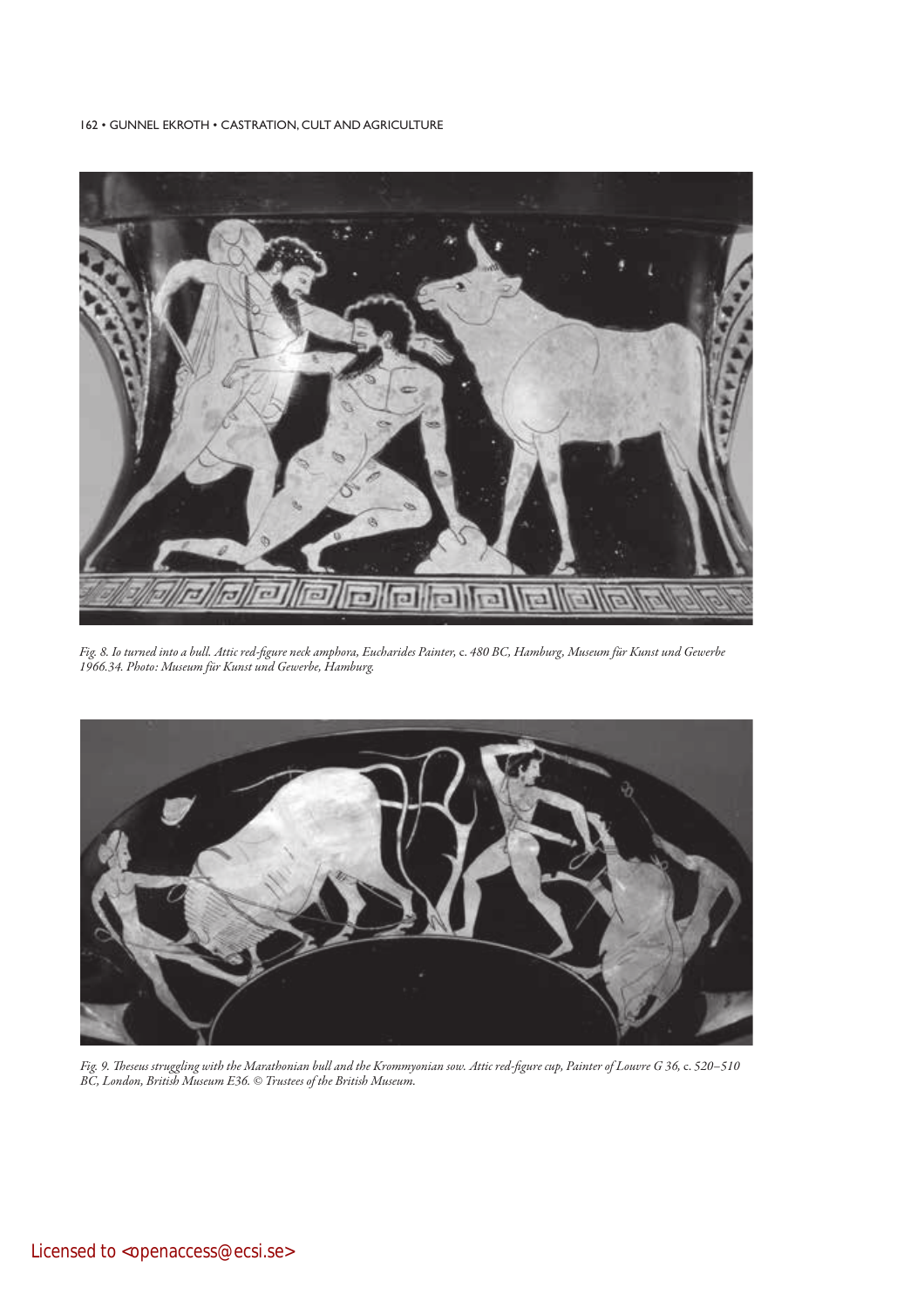

*Fig. 10. The infant Hermes and Apollo's cattle. Attic red-figure cup, Brygos Painter,* c. *480 BC, Rome, Vatican Museums 16582. Photo: Vatican Museums.* 

handled in a manner far removed from the caution necessary in real life: for example, the bulls that roamed freely together in the precinct of Poseidon on Atlantis and could be caught with the help of staves and nooses, with no need for iron weapons, and then calmly led away to be sacrificed.<sup>70</sup>

# The use of uncastrated victims: castration in cult?

In real life, uncastrated male animals were rarely sacrificial victims, but the vases and literary sources, which do not have to relate to the cultic reality in the same sense, present them in abundance. If the epigraphical material reflects what victims were actually offered at state and deme sacrifices, the images and texts seem to render the ultimate, most desired sacrificial situation, when the most prestigious and expensive animal could be chosen, no matter the practicalities involved nor the cost. The next issue to address is why uncastrated victims were chosen at some sacrifices. Did they fulfil a particular role in Greek cult?

To some extent, the choice of an uncastrated male could depend on the recipient. Most uncastrated victims found in the sacred laws and sacrificial calendars are given to prominently male gods, such as Zeus, Poseidon, Dionysos, Apollo and Hermes, as well as a few locally important heroes, such as Erechtheus.71 The link between Dionysos and the uncastrated state may have been perceived as particularly strong, as

<sup>70</sup> Pl. *Cri*. 119d–120a.

<sup>&</sup>lt;sup>71</sup> The following list is far from comprehensive. Bulls: *IG* II<sup>2</sup>, 1146 = *LS* 31, line 8 (Poseidon and Erechteus); *LSS* 94, line 3 (Poseidon); *LS* 96, line 30 (Apollo), *LSA* 32 (Zeus), lines 7 and 12; *IG* II2 , 1006, line 13 (Dionysos). Rams: *IG* I<sup>3</sup>, 5, line 4 (Poseidon and Triptolemos); Jameson, Jordan & Kotansky 1993, 14, line A 17 (Zeus Meilichios); *LS* 20 B, line 51 (Galios); *LS* 18, col. V, lines 49–52 (Hermes); *LS* 96, lines 5–6 (Poseidon Temenites) and lines 8–9 (Poseidon Phykios); *LSA* 72, lines 36–37 (Zeus Patroos and Apollo Telemessos); *ID* 440 A, line 61 (Poseidon Asphaleios and Orthosios). Billy-goats: *NGSL*, no. 1, line 20 (Apollo); *LS* 96, line 27 (Dionysos Bacheus); *LS* 90, line 4 (Dionysos). Boars: *LSS* 89, line 3 (Zeus Amalos); *ID* 440 A, line 61 (Poseidon); *Andania*, 31, lines 34, 35 and 69 (Apollo Karneios). See also Jameson 1994, 316 n. 13; Stengel 1910, 191–195.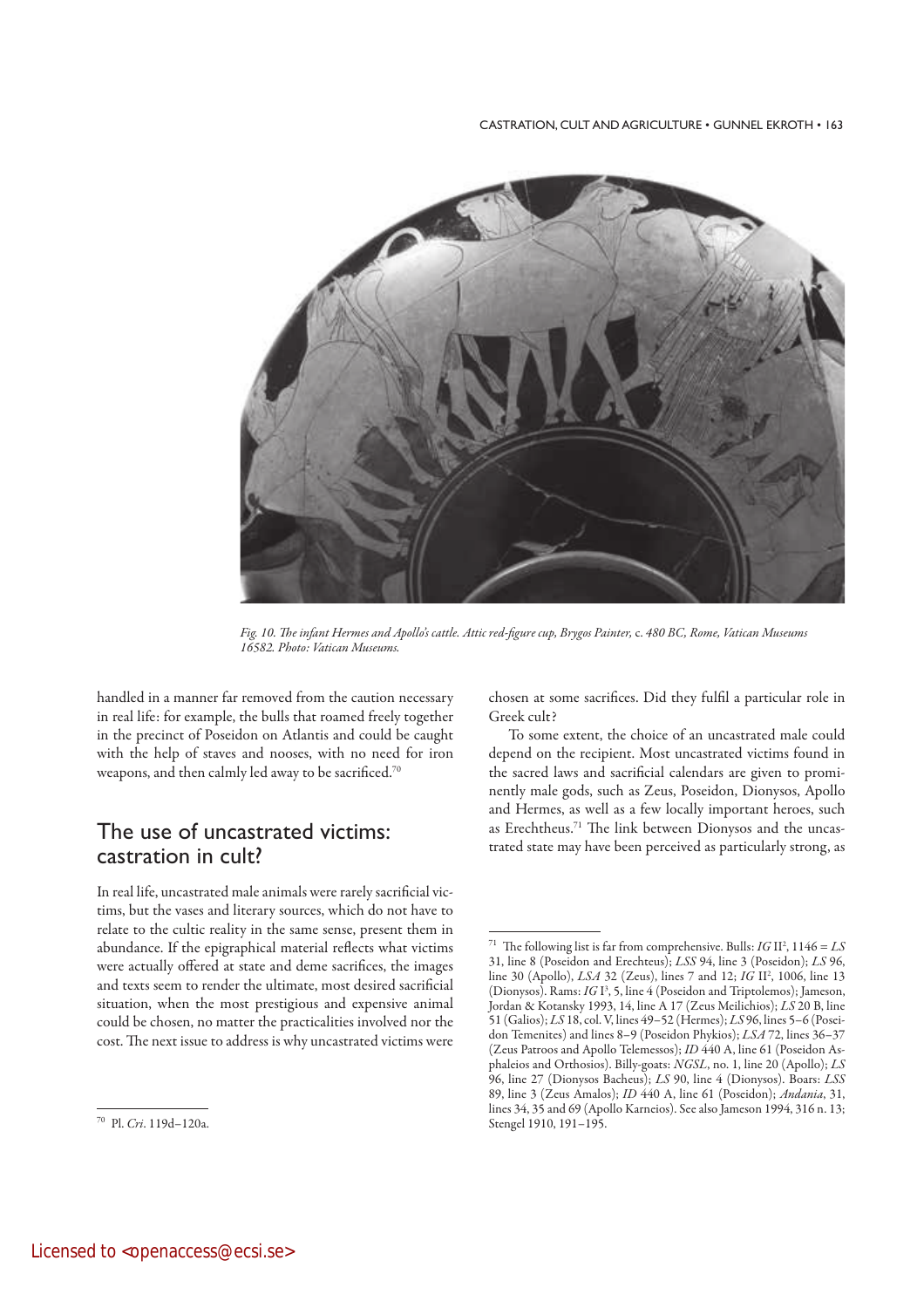

*Fig. 11. Two youths leading a bull to sacrifice. Attic red-figure oinochoe, School of the Dinos Painter,* c. *420 BC, Harvard Art Museums/Arthur M. Sackler Museum, Bequest of David M. Robinson, 1959.129. Photo: Imaging Department © President and Fellows of Harvard College.*

he was even called *Enorches*, "uncastrated", in certain cults.72 The head vase with the conspicuous depiction of goat testicles mentioned above (*Fig. 7*) demonstrates multiple connections to Dionysos; the scene on the opposite side shows the god reclining, the two plastic heads represent Dionysos and a satyr, and the vase is a kantharos (the god's particular drinking vessel).73 On the other hand, we should be careful not to overstress the link between the sex of the victim and the character of the deity receiving them, since uncastrated males were also sacrificed to Kore, Eirene, Ge and Demeter.<sup>74</sup> To show that

the match between divinity and sacrificial victim should not be simplified, it can be noted that Jupiter, who was certainly a major Roman male god, never received bulls, but only castrated cattle, that is, oxen. Apparently this rule was considered as surprising even in antiquity and was commented upon in the sources, and it has also been discussed by modern scholars.<sup>75</sup>

Uncastrated victims seem to have been preferred at some rituals of a particular nature; this is evident from the literary, epigraphical and iconographical sources. Battlefield *sphagia* were often performed with rams, judging from extant representations (*Figs. 5–6*).<sup>76</sup> Purifications, which were usually accomplished with piglets, could be undertaken with uncastrated males in particularly severe cases, as, for example, when a sanctuary on Delos was purified after the removal of a human corpse using a bull, a boar and a ram, which were burnt.77 This combination of three male animals, a *trittoia*, was also used at oath takings. An early 3rd-century BC inscription from Kos, recording an oath, specifies that the bull, ram and boar, which are here called the *horkomosia*, should be fully grown, presumably to ascertain that they were proper males.<sup>78</sup> The written evidence has recently been corroborated by a spectacular find on Thasos, near the agora, where a young bull, a ram and a boar were found cut in half and deposited in two heaps, presumably as part of a ritual connected with purification or an oath.79

Is it possible that the uncastrated animals may have been castrated as part of these rituals? Paul Stengel, the father of the study of Greek ritual practice, was convinced that the testicles were the crucial part of the animal victim used at oath takings and also at purifications.<sup>80</sup> The ancient sources speak of the oath victims as *tomia*, "that which is cut up" and explain that

<sup>72</sup> Perhaps at Phigaleia, Lycoph. *Alex*. 5.212, and on Samos, Hesychios E 3255 (Latte), s.v. enorches. On the close relation between Dionysos and bulls in art and texts, see Bérard 1976.

<sup>&</sup>lt;sup>73</sup> Ferrara, Museo Nazionale T 256 b VP.<br><sup>74</sup> Kana, *IC W*, <sup>947</sup> Jina 25, hull, *I* CS 1

<sup>74</sup> Kore: *IG* II2 , 847, line 25, bull; *LSS* 10 A, lines 63–64, ram (Pherephatte); *LS* 20 B, line 44, ram; *IG* II<sup>2</sup>, 1673, line 72, ram; Engelmann & Merkelbach 1973, no. 207, lines 47 and 78 (= *LSA* 26), ram; *LS* 96, line 17, boar. Eirene: Schwertheim 1983, no. 1, line 12, bull. Cf. *LS* 20 B, line 18, a black billy-goat most likely to Ge. Demeter: *IG* II2 , 847, line

<sup>25,</sup> bull; *LS* 20 B, line 27, a ram for (Demeter) Achaia. For bulls' testicles hung on the statue of Artemis at Ephesos, see below.

Prescendi 2007, 32-33, esp. n. 118. For pregnant victims sacrificed to Athena and Artemis, both virgin goddesses, see Bremmer 2005, 161– 162.

<sup>76</sup> Jameson 1991, 217–219; Jameson 1994, 320–324; Gebauer 2002, Sv 7, Sv 7a, Sv 8 and Sv 10, figs. 141–143 and 145.

<sup>77</sup>*IG* XI: 2, 199 A, lines 70–72, 274 BC; Clinton 2005, 172. See also the regulations for the mysteries at Andania (91/90 BC), where the sanctuary is purified with a ram and two white lambs (*Andania*, 35, lines 67, and 129–130), and the purification of the Asklepieion on Delos using a boar, *ID* 290, lines 115–116, 246 BC; cf. *ID* 444, line 34, 177 BC.

Segre 1952, 9, no. XII, lines 9–10. For uncastrated oath victims, see the treaty between Eleutherna and an anonymous city, early 3rd century BC, Chaniotis 1996, 190, no. 6, and 193, and one between Teos and Kyrbissos, 3rd century BC, Robert & Robert 1976, 155, lines 54–56, and commentary 228–229. One of the two *kaproi* mentioned in a sacrificial context in Homer occurs in the oath taking in *Il*. 19.197, 254 and 266. Cf. Stengel 1910, 82 and 195–196; Faraone 1993, 65–69; Berti 2009, 193–194.

<sup>79</sup> Blondé *et al*. 2001; Blondé *et al*. 2003; Blondé *et al*. 2005.

Stengel 1910, 78-85; 1924, 319-321; Maass 1925, 462-463; Ziehen 1939, 593; Burkert 1983, 36.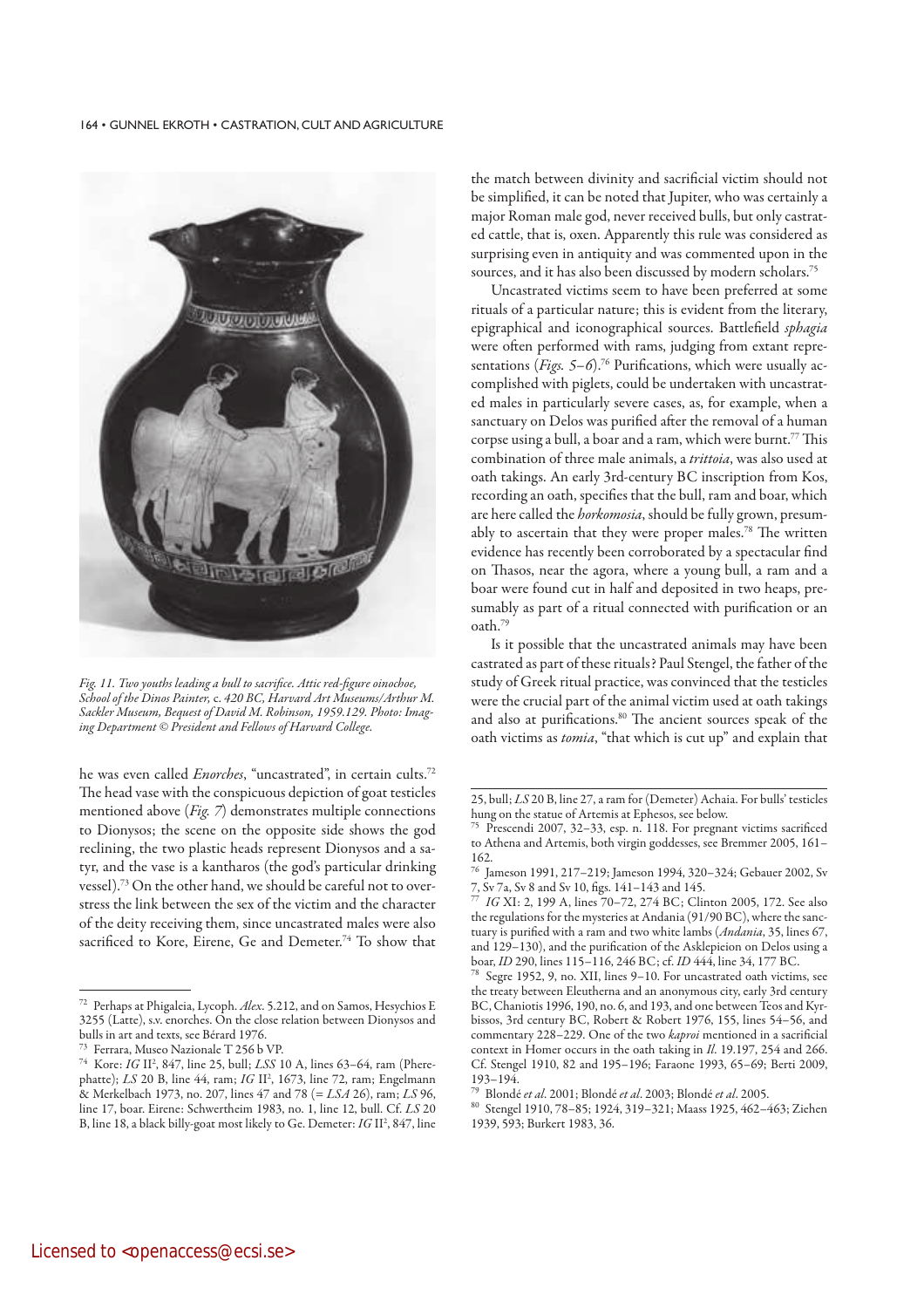

*Fig. 12. Bouzyges ploughing with bulls. Attic red-figure bell-krater, Hephaistos Painter,* c. *430–420 BC, Harvard Art Museums/Arthur M. Sackler Museum, Bequest of David M. Robinson, 1960.345. Photo: Imaging Department © President and Fellows of Harvard College.*

the oath takers were to hold these parts or stand on them while they took the oath. If they broke it, they would end up just like the animals that had been killed. Stengel identified the *tomia* as not just any part, but more precisely as the animals' cut-off testicles. However, Jean Casabona's careful and sophisticated study of the Greek sacrificial terminology has shown that this interpretation is not correct and testicles were of no particular importance at oaths.<sup>81</sup> The importance of the uncastrated victims at purifications, oath takings and battlefield *sphagia* lies instead in the fact that bulls, boars and rams were "marked" victims that were unusual and prestigious, suitable for highintensity rituals or powerful actions performed on occasions of stress and danger.<sup>82</sup> The fierceness of an uncastrated animal

<sup>81</sup> Casabona 1966, 220–225. Rudhardt (1992, 283), Faraone (1993, 68 n. 37) and Berti (2009, 194) also remain sceptical as to Stengel's interpretation. The testicles of the piglets which had been used for purification

and then deposited at the Hekataia could apparently be removed and eaten by the young and reckless, see Dem. 54.39; Casabona 1966, 223. The Thasos deposit, where the animals had been cut in half, may constitute one way of accomplishing the *tomia*, see Blondé *et al*. 2001; Blondé *et al*. 2003; Blondé *et al*. 2005.

See Jameson 1994, 315-317. For high-intensity rituals and powerful actions making use of unusual sacrificial actions or victims, see Ekroth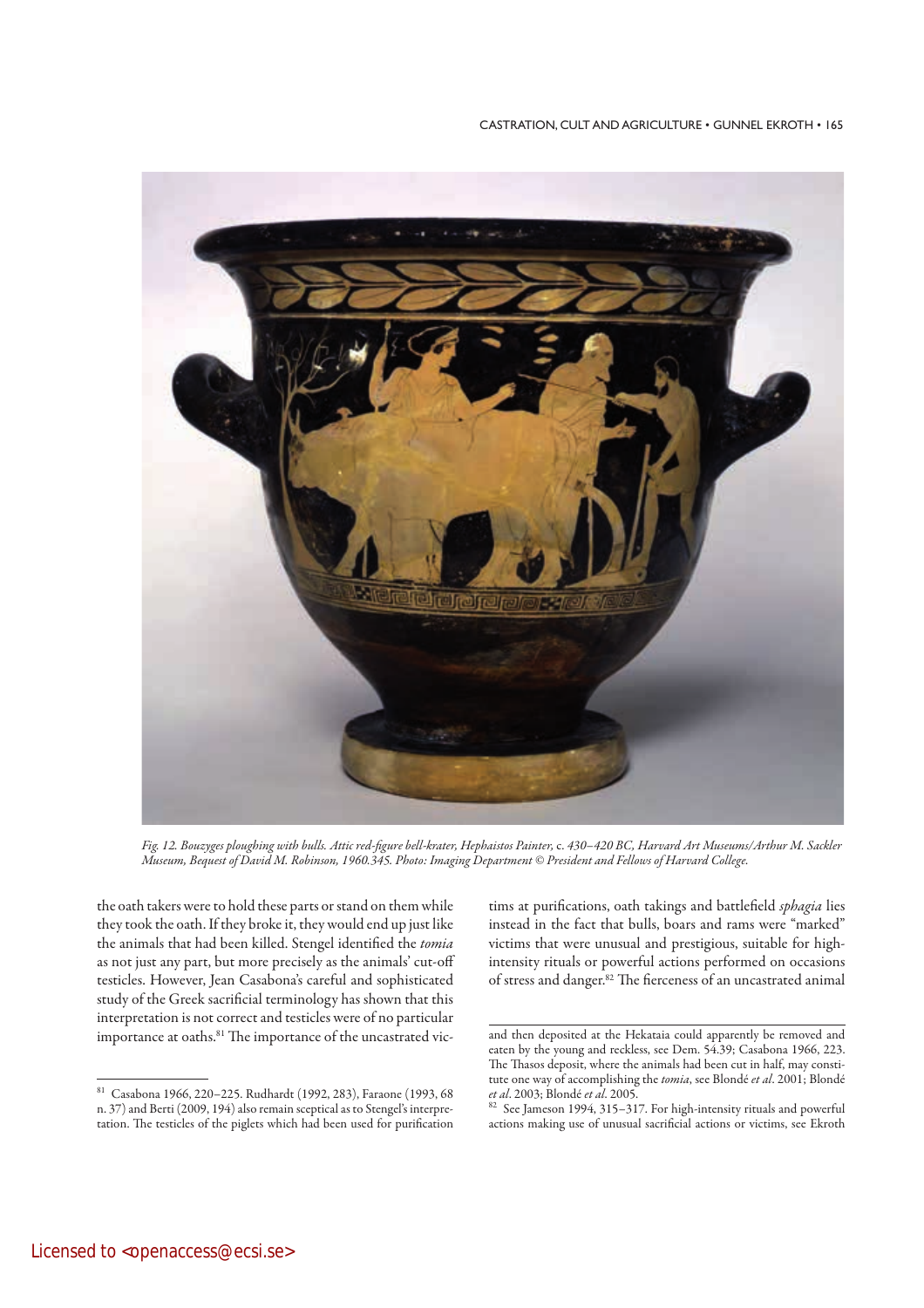may also have made it an appropriate victim at particular sacrifices, where this trait was exploited for ritual purposes. This was the case at a ritual for Aristomenes at Messene, which is described by Pausanias (4.32.3–4). The bull chosen for sacrifice was tied to a column on the hero's grave and, as the animal was untamed and not used to being restrained, it moved the column—an outcome taken as a good sign.

In *Homo necans*, Walter Burkert argued for the importance of castration rituals within Greek animal sacrifice and explained that the rarity of mentions within the sources to such actions was due to them largely belonging to the unmentionable category of ritual actions, or *arreta*. 83 Two texts are put forward by Burkert as explicit evidence. An epigram by Martial tells of a goat that was to be castrated at a sacrifice to Dionysos because it had eaten of the vines.<sup>84</sup> A simple farmer is asked to help the priest to cut off the goat's testicles, so that the odour of the meat should go away. When the priest struggles with the animal he has a hernia (in his scrotum?), which the farmer mistakes for the goat's scrotum and therefore cuts it off, thus turning the priest, and not the goat, into a gelding, a Gallus. The second instance of ritual castration is found in the Anatolian mysteries of Demeter or Deo, as described by Clemens of Alexandria.85 The goddess was enraged at Zeus having raped her, an action that called for various kinds of supplications, such as the drinking of bitter potions, the tearing out of the victims' hearts, and unspeakable obscenities. According to Clemens, the same rituals were performed in the Phrygian cult of Attis, Kybele and the Korybantes, where it was said Zeus had torn off the testicles of a ram and thrown them into the lap or onto the bosom of the goddess, pretending to have castrated himself in order to atone for his act.<sup>86</sup>

Burkert takes Martial's story as demonstrating that castration played a central role in sacrifice and that the he-goats sacrificed to Dionysos or Aphrodite were as a rule castrated, such was the procedure.<sup>87</sup> Clemens' account is also interpreted as a reflection of what was done with the sacrificial animal in ritual, namely castration, though in this case set in the sphere of the gods.88 However, the fact that both texts clearly echo an Eastern tradition of castration as a cultic action should not be overlooked. In Martial, the castrated priest becomes a Gallus,

the title for the eunuchs in charge of the cult of the Mother of the Gods in Anatolia, while the story of Zeus tearing off the ram's testicles, pretending to castrate himself, can be seen as a reference to the self-castration in the myth of Attis and the self-castration performed by cult attendants in a state of religious frenzy so as to become eunuchs, a motif that seems to have become more prominent in the Hellenistic and, most of all, Roman sources.<sup>89</sup> Furthermore, the rituals described by Clemens may be connected in particular to the *taurobolium* or *kriobolium* which in the Roman Imperial period (2nd and 3rd centuries AD) had started to focus on the castration of a bull (or a ram), and the dedication of its testicles when the ritual became incorporated into the cult of Magna Mater.<sup>90</sup>

Castration within a religious context clearly seems to have been more established in Asia Minor than in Greece, being part of Anatolian custom.<sup>91</sup> A ritual handling of scrota has been convincingly argued for in the cult of the Ephesian Artemis, whose famous statue displays a multitude of rounded objects. These were usually taken to represent breasts (*Fig. 13*) until Gérhard Seiterle suggested that they are in fact scrotal sacs, which had been cut off at sacrifice and hung onto the goddess' image.92 Seiterle's reconstruction of bulls' scrota has been criticized, however, due to the low frequency of cattle bones recovered at Ephesos.<sup>93</sup> Gerhard Forstenpointner, the zooarchaeologist in charge of the animal bone material, has instead proposed that the objects are goats' scrota, because goats are prominent in the zooarchaeological evidence and their scrota are large enough to match the pendants on the goddess' statue.94 On the other hand, if these items are testicles from bulls that were only *castrated* as part of the ritual, but not killed, they would not have left any trace in the zooarchaeological evidence.<sup>95</sup> We should remember here that the stan-

<sup>2002, 325–330;</sup> Jameson 1965, 162–163.

<sup>83</sup> Burkert 1983, 68–70 and 282–283.

<sup>84</sup> Mart. 3.24; Burkert 1983, 68.

<sup>85</sup> Clem. Al. *Protr*. 2.15; Burkert 1983, 68–69 and 283.

This action, according to Walter Burkert's interpretation, works on two levels: on the one hand, as a punishment for the sexual crime, and, on the other, as a link between Demeter and fertility by sacred marriage (Burkert 1983, 283).

Burkert 1983, 68; cf. 1966, 100 and 114 n. 62. He further takes the Dionysiac phallophoric processions as presupposing castration (Burkert  $1983, 70 - 71$ ).

<sup>88</sup> Burkert 1983, 283.

<sup>89</sup> Roller 1999, 237-259, points out that the castration of Attis seems like a late addendum to the myth, even though eunuch priests were an Anatolian tradition; see also Lancellotti 2002, 96–105 and 112–115; Casadio 2003, 235–248; Munn 2006, 160–161; Berndt-Ersöz 2006, 12–14. Also, the motif of the sacrifice of a billy-goat as punishment for consuming the god's sacred plant, though found in Classical texts and images, becomes more frequent in Hellenistic and Roman times; see Strocka 1998, 93–96.

On the phases of the *taurobolium*, which was originally a bull chase that in its third phase in the 5th century AD had become a ritual centred on the shower of a bull's blood, see Rutter 1968; Borgeaud 2004, 110–119.

<sup>91</sup> See Nock 1925–1926; Rousselle 1993, 122–128; Roller 1999, 237–

<sup>259;</sup> Lancellotti 2002, 96–115; Lightfoot 2002; Munn 2006, 157–169. Seiterle 1979, 9-14; Munn 2006, 164-165. For alternative explanations linking the objects to representations of prehistoric goddesses and, in particular, a type of Hittite ritual leather bag, see Helck 1984; Morris 2001; Morris 2008.

<sup>93</sup> Fleischer 1999, 605 and 609; Forstenpointner *et al*. 2013.

<sup>94</sup> Personal communication, G. Forstenpointner.

<sup>95</sup> Fleischer 1983, 87; Munn 2006, 165 and n. 104. Cf. the Roman *taurobolium* where the bull's testicles were cut off during the ritual and later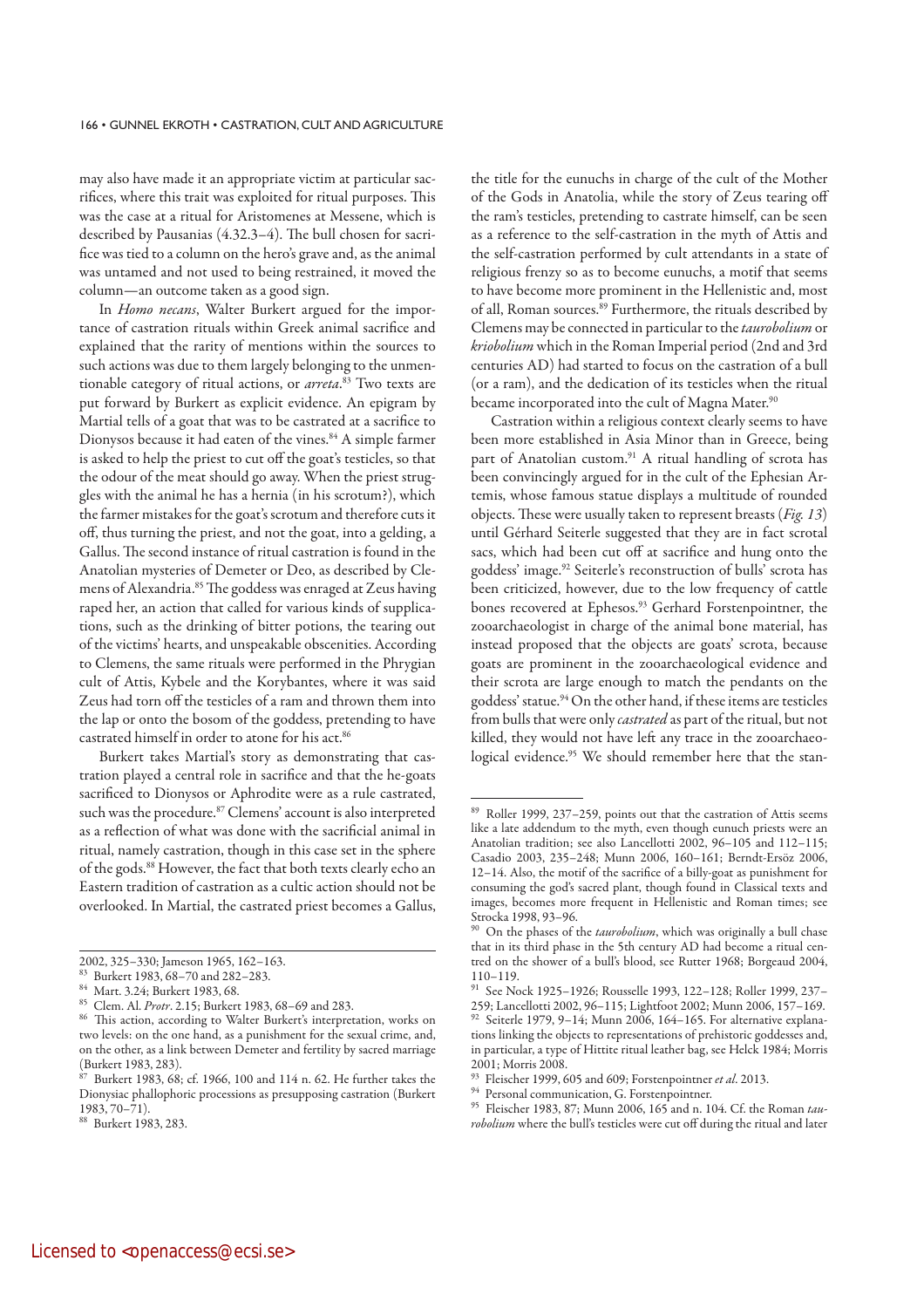

*Fig. 13. Roman copy of the statue of Ephesian Artemis with attached bull's testicles, 2nd century AD. © Austrian Archaeological Institute, photo N. Gail.*

dard method for castrating a bull was to cut open the scrotum, bare the testes and remove them whole.

Dedications of testicles were apparently also made to Zeus Labrandeus in Karia; a 4th-century stele depicts an image of the god adorned with the same rounded objects as the statue of Artemis.96 Furthermore, the fact that castration played a different and more significant religious role in Anatolia than in Greece is manifested also by the fact that the priests of some major cults were eunuchs, for example, at the Artemision at Ephesos and the cult of Kybele at Pessinous. $\real^{97}$  Such practices may be connected also to the castration of the sacrificial animals.

For the Greeks, on the other hand, castration of the victim does not seem to have had any ritual significance. It was the uncastrated nature of the victim as a whole that was of importance when a bull, ram or boar was sacrificed, not the act of castration nor the cut-off testicles. Moreover, the castration of humans and eunuchs alike was viewed with dislike, as an Eastern, "non-Greek" practice, in particular one which was associated with Persia, and as an act committed by "the others".98 This is evident from a number of stories in Herodotos, the most horrific one concerning the Karian Hermotimos, who was castrated by the Chian slave-trader Panionios and sold to the Persian king.<sup>99</sup> After a spectacular career, Hermotimos managed to get his hands on the perpetrator and his family, and he took a terrible revenge by forcing Panionios to castrate his four sons with his own hands and then having the sons castrate their father.100 In Greek mentality, to castrate someone was to rob them of all power, as Kronos does when he cuts off his father Uranos' genitals with a sickle and throws them into the sea, resulting in the birth of Aphrodite.<sup>101</sup> Castration was also the most terrible way to mutilate a human body, whether dead or alive, and subsequently had no place within religion.102 In the *Odyssey*, the goatherd Melanthios is killed by having his ears, nose, hands and feet cut off and his private parts torn off and thrown raw to the dogs, while Priam expresses his fear of having the genitals of his corpse eaten by

dedicated, see Rutter 1968; Borgeaud 2004, 110–119.

<sup>96</sup> London, British Museum 1914.7–14.1; Waywell 1993. For other representations of Karian divinities adorned with similar rounded objects which may represent testicles, see Cook 1925, 592–596. For the sugges-

tion that the shape of the aryballos was inspired by small leather vessels made from animal scrota, see Hommel 1978.

<sup>97</sup> Roller 1999, 229–232; Lancellotti 2002, 95–105; Lightfoot 2002; Munn 2006, 159–161.

Miller 1997, 213-215, points out that eunuchs were well known in Classical Athens and perhaps arrived there as a part of the booty of the Persian wars; *OCD*<sup>3</sup>, s.v. eunuchs; Bardel 2002; Munn 2006, 157–163. Hdt. 8.105–106.

<sup>100</sup> Herodotos, one of our earliest Greek sources on human castration, also speaks of the tyrant Periander of Corinth sending off 300 boys from the leading families in Korkyra to Alyattes of Sardis for them to be made into eunuchs, an action stopped by the people of Samos (Hdt. 3.48). Cf. Hdt. 6.32, the castration of young boys in connection with the Ionian Revolt in 494 BC.

<sup>101</sup> Hes. *Theog*. 154–187. Aphrodite's birth from the scrotal sac seems to be represented in a small Early Archaic terracotta figurine from Perachora, which was manufactured in Corinth, see Payne 1940, 231–232, no. 183a, pl. 102. Burkert 1983, 206–207, finds that the myth of Uranos reflects the castration of sacrificial animals whose genitals would be thrown over the shoulder into the water without turning around to look. The view of castration as a loss of force can be linked to there being a metonymy between the castration of bulls and cuckoldry, see MacInerney 2010, 14–15.

<sup>102</sup> Bardel 2002.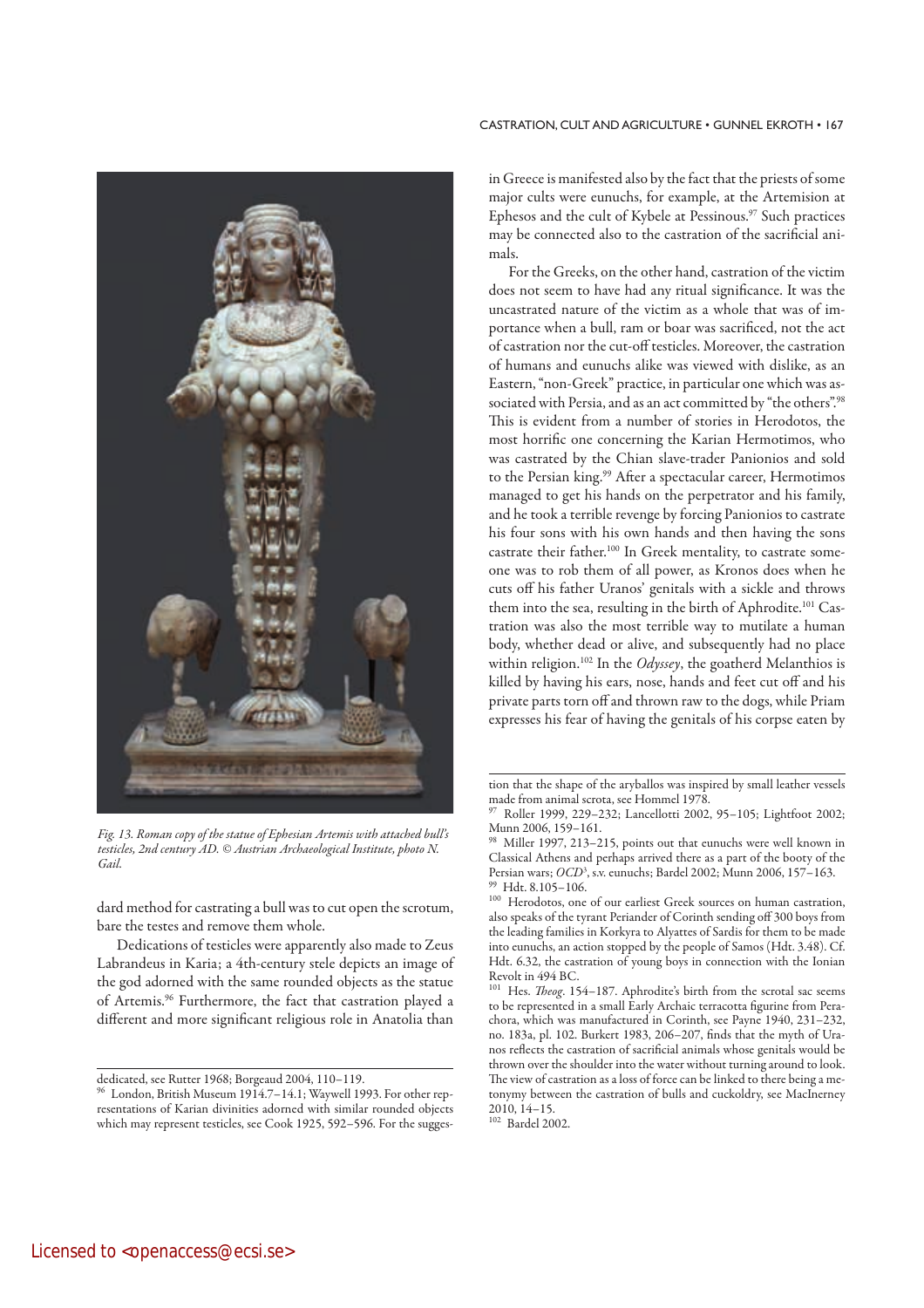the dogs (*Il*. 22.75).103 Considering this attitude, it is doubtful whether human castration among the Greeks should be connected conceptually with animal castration at all, in cult or elsewhere. The prominent linking by Martial and Clemens of the castration of an animal to that of a human or divine figure who loses his entire scrotum reflects a cultural and cultic context different from the Greek one and should not be taken as representative of the treatment of male sacrificial victims during the Archaic, Classical and Hellenistic periods.<sup>104</sup>

# The ideal of the uncastrated male animal

Neither the act of castration nor the cut-off testicles and scrota themselves seem to have had any particular role in Greek cult. A sacrificial victim, a *hiereion*, was supposed to be pure and perfect, *katharon kai enteles*, but the lack of testicles did not mean that the victim was considered maimed and therefore unsuitable for sacrifice.105 The practice of castrating animals required in animal husbandry was apparently so prevalent that it did not interfere with the concept of sacrificial victims having to be unblemished. There are even rare occasions where a castrated victim is required, a *tomias*, without specifying the species, as in a recently published funerary foundation from Hellenistic Lydia stipulating the annual sacrifice of a threeyear-old gelding to Helios, probably a pig.106

On the other hand, although practical religion was adapted to the agricultural reality in terms of the choice of animal, there seems at the same time to have existed a notion of the uncastrated male as an ideal or even *the* ideal.107 Even if in reality the bull, ram, billy-goat or boar was a rarity in the flock as well as at the altar, a fascination with the uncastrated male is evident. The profusion of uncastrated animals in vase paintings, not only in sacrificial images but also in scenes where cows and sows would be expected, suggests that uncastrated males were an iconographic norm.<sup>108</sup> The ferocity of the uncastrated males and the fact that they were difficult to control or even dangerous must further have contributed to their standing. A number of red-figure Attic cups show Theseus capturing the Marathonian bull, and interestingly the rope used to restrain the animal is tied, not only around the bull's feet but also around his scrotum (*Fig. 9*).109 A similar appeal is reflected by the mass sacrifices of bulls and rams found in the literary sources, in particular those referring to myth or fiction. The fact that Columella (*Rust*. 6.26.3) advised the farmer to leave the empty scrotum on the castrated bull so that he would not look too feminine suggests that even if castration was a necessity, it was not the ideal.

The inscriptions, which are closer to the ritual reality, show that the uncastrated males had their own particular terms sometimes these terms were even reinforced by the addition of the term *enorches*, "uncastrated"—and that they were rare and expensive animals. These victims were used in high-intensity rituals, where a lot was at stake, such as sacrifices on the battlefield, at major purifications and at oath-takings. Within the context of regular *thysia* sacrifice, the choice of a bull, ram, billy-goat or boar constitutes a powerful action, distinct and different from the offering of an ordinary animal, and can therefore be used to mark both the importance of the situation and the status of the recipient.<sup>110</sup> After having raided Polyphemos' flocks and escaping the blinded Cyclops, Odysseus divides the sheep equally among his men, but he alone is honoured with

<sup>103</sup>*Od*. 22.474–477, cf. 18.85–87, where king Echetos, who maimed people the same way, is mentioned. The fact that the *medea*, i.e. both the penis and the scrotum, are ripped off suggests that the action is meant to be lethal, as this procedure often leads to major haemorrhage. Regular castration usually entails the removal of the testicles or the cutting or breaking of the spermatic cords, a fact often overlooked by modern scholars; see the discussion in Taylor 2002. At the emasculation of the *hijdras* in India, both the penis and the scrotum are separated from the body, see Nanda 1999, 26–29.

<sup>&</sup>lt;sup>104</sup> Another distinction is that the two instances of ritual castration in Martial and Clemens are undertaken to remedy a misdeed, the goat having eaten of Dionysos' vines and Zeus having raped Demeter. To perform an animal sacrifice or ritual action as a punishment was never part of the Greek cultic tradition, though goats had a bad reputation among the Greeks due to the destruction they caused to the crops and plants, see Chandezon 2003, 149 n. 173, and 413–414; Brulé 1998.<br><sup>105</sup> Zishar, 1920, 523.

<sup>105</sup> Ziehen 1939, 593; van Straten 1987, 170; Brulé & Touzé 2008, 114– 124; Feyel 2003; Feyel 2009, 303–334.

<sup>106</sup> Köse & Tekoğlou 2007; for the reading *tomian*, see Parker 2010, 105, line B 17 and commentary p. 117, see also Naour 1977, 276–278, no. 6. Robert Parker (pers. comm.) suggests that *tomias* may have been a general term for a castrated pig, just as *hiereion* was more or less equated with a sheep. Cf. also van Straten 1995, 181–186, on the presence of castrated sheep and goats in the Attic sacrificial calendars.

<sup>&</sup>lt;sup>107</sup> Perhaps the view of the male Greek citizen's body as a whole and inviolable entity affected the conception of the uncastrated as the ideal. On the attitude towards the male body as the ideal in art, see Stewart 1997, 7. <sup>108</sup> On the preference for uncastrated animals also among animal figurines in Greek sanctuaries, especially in the earlier periods, see Schmaltz 1983.

<sup>109</sup> See, for example, London, British Museum E 36 (my *Fig. 9*), *LIMC* VII (1994), 926, s.v. Theseus. no. 34 ( J. Neils), Beazley Archive, no. 200974; Florence, Museo Archeologico Etrusco 3920, *CVA Firenze* 3, pl. 96:1 & 3 (Italia 30, tav. 1360), Beazley Archive, no. 203520; Florence, Museo Archeologico Etrusco, 70800, *CVA Firenze* 3, pl. 98:1 (Italia 30, tav. 1362), Beazley Archive, no. 204507; Paris, Louvre G 104, *LIMC* VII (1994), 926, s.v. Theseus. no. 36 ( J. Neils), Beazley Archive, no. 203217. <sup>110</sup> The sacrifice of uncastrated males can in this sense be compared with the offering of pregnant victims, since both actions affected the reproduction of the flocks and resulted in a fertile male or a fertile female being removed. See also the prominently rendered testicles of the calf on the Moschophoros from the Athenian Acropolis, see Hurwit 1999, 103, fig. 71.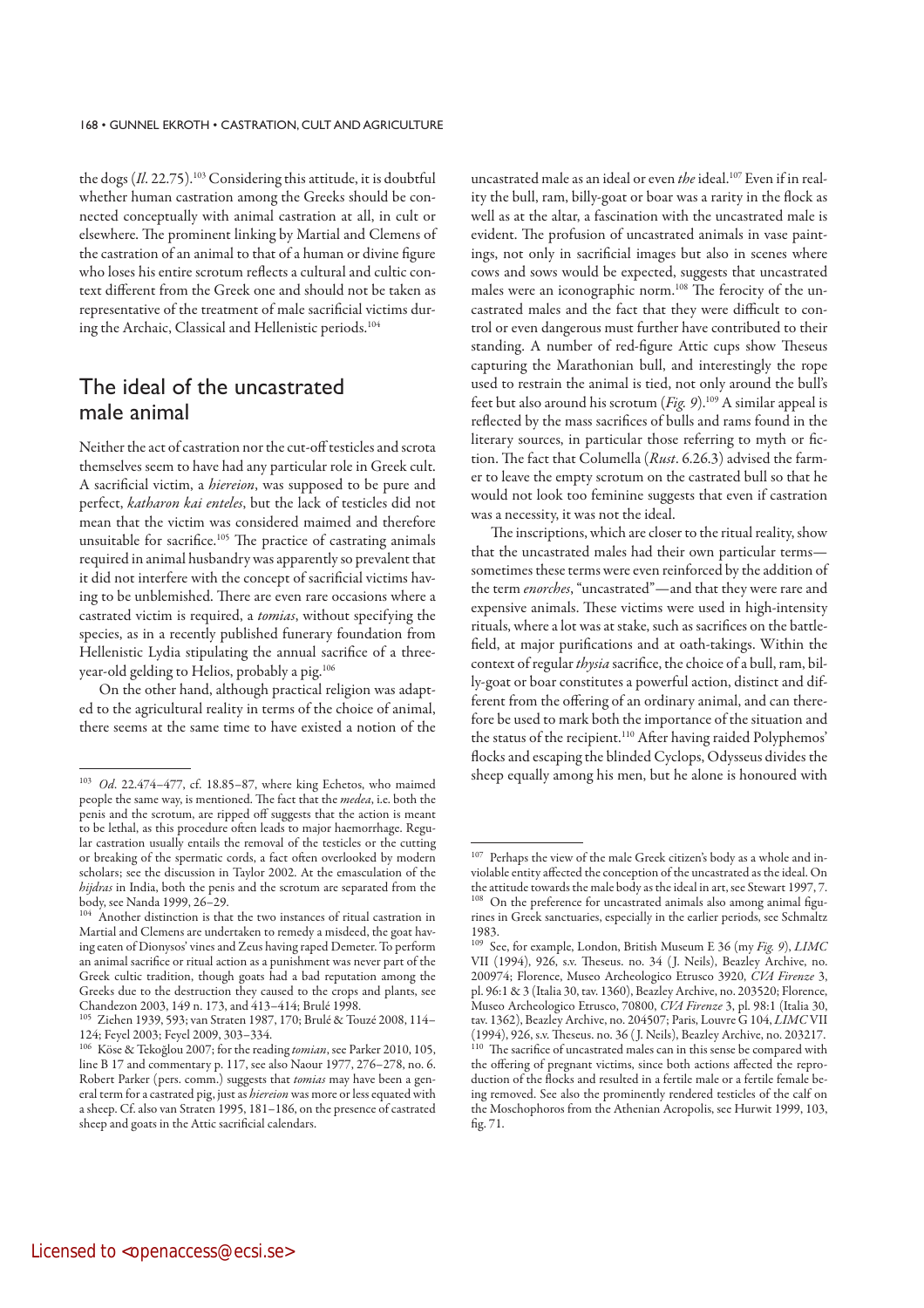the gift of the ram, which he then sacrifices to Zeus.<sup>111</sup> The ram enhances the particular position and status of both Odysseus and Zeus within their respective contexts.

The notion of the uncastrated state marking the exceptional can be illustrated by a sacrificial calendar from Mykonos, which dates to around 200 BC.<sup>112</sup> This document is highly interesting because it was inscribed after the island had undergone a synoikism and lists the cultic changes or additions that were made after this major event.<sup>113</sup> It is striking that, of the 14 full-grown victims mentioned, there are five uncastrated males of five different kinds: a ram (which is even specified as enorches), a male lamb, a young billy-goat, a boar and a bull.<sup>114</sup> The extraordinary character of this list of sacrifices is also evident from the inclusion of two pregnant victims, both sows, one of which must be pregnant for the first time.115 Here, we get an impression that the refounded community of Mykonos is marking this new and important phase of its existence by choosing sacrificial victims of the most prestigious and expensive kind.

To conclude, the attitudes towards the castration of animals are not only a question of the agricultural reality, they also reflect religious and cultural notions. For us, the uncastrated or castrated animal brings with it few ritual implications, because cattle, sheep, goats and pigs are perceived by us predominantly as food—meat. From an alimentary point of view, castrated animals may have been more attractive to many cultures in the past, as there would have be more fat and a less offensive taste or smell, especially in relation to pigs. In our contemporary, Western European, affluent society, uncastrated animals would be preferred, especially in relation to beef, since the meat is leaner and this is something we desire; also, today bulls are raised solely for meat production, which was hardly the case in antiquity. Other periods and cultures make different choices. Leviticus stipulates that no castrated victims were to be sacrificed to Yahweh, as they were considered imperfect.116 In Muslim countries the preferred meat comes from uncastrated males, mainly due to the prominence of rams in religious contexts.

For the ancient Greeks the perspective was different again, but the cultic sphere still had to negotiate the agricultural reality. The castrated male animals were easily accessible and less costly, and they also gave a fattier and better tasting meat, circumstances that may have been of central concern for the actual participants in the sacrifice.<sup>117</sup> The uncastrated males, on the other hand, were considered the most prestigious victims because they were not only perfect but also rare and expensive, thus marking the sacrifice as exceptional in some sense. However, we should perhaps consider a third option: that the occasional offering of a bull, ram, billy-goat or boar may have been an elegant way of disposing of the old, worn-out males that nobody really wanted to eat.<sup>118</sup>

#### GUNNEL EKROTH

Department of Archaeology and Ancient History Uppsala University Box 626 SE-751 26 Uppsala gunnel.ekroth@antiken.uu.se

<sup>111</sup> Hom. *Od*. 9.548–553. The text underlines the singular position of the ram in the flock, and its prestigious role is evidenced also by Odysseus escaping from the cave by holding onto the ram's fleece, and Polyphemos letting this animal leave the cave as the last one after stroking its back and wishing that it could speak.

<sup>112</sup>*LS* 96.

<sup>113</sup> For the political changes on Mykonos, see Butz 1996, 88–92, esp. n. 64. The inscription must have supplemented another list of sacrifices which has not been found, unfortunately.

<sup>&</sup>lt;sup>114</sup> LS 96, lines 5-6, a most beautiful uncastrated white ram to Poseidon Temenites, lines 8–9, an uncastrated white lamb to Poseidon Phykios, line 17, a full-grown boar to Kore, line 27, a most beautiful young billygoat to Dionysos Bacheus, and line 30, a bull to Apollo Hekatombios. <sup>115</sup>*LS* 96, lines 11–12, to Demeter Chloe, and line 16, to Demeter.

<sup>116</sup> Leviticus 22:24–25; for the interpretation of this passage as only concerning victims to be offered at the altar, and not animals in general, see Milgrom 2000, 1879–1880. The zooarchaeological evidence from Iron Age Tel Dan suggests that the wethers were kept for wool production, see Wapnish & Hesse 1991, 33–34.

The frequent emphasis in the ancient sources on the fatness of sacrificial animals as well as of high-quality meat suggests that castration was a manner of improving the meat, see Georgoudi 1990, 292–294; Brulé & Touzé 2008, 118–120.

<sup>118</sup> Columella, *Rust*. 7.6.3 recommends that billy-goats should not be used for breeding after their fifth year, because they were worn out. They may certainly have been used for sacrifices after that.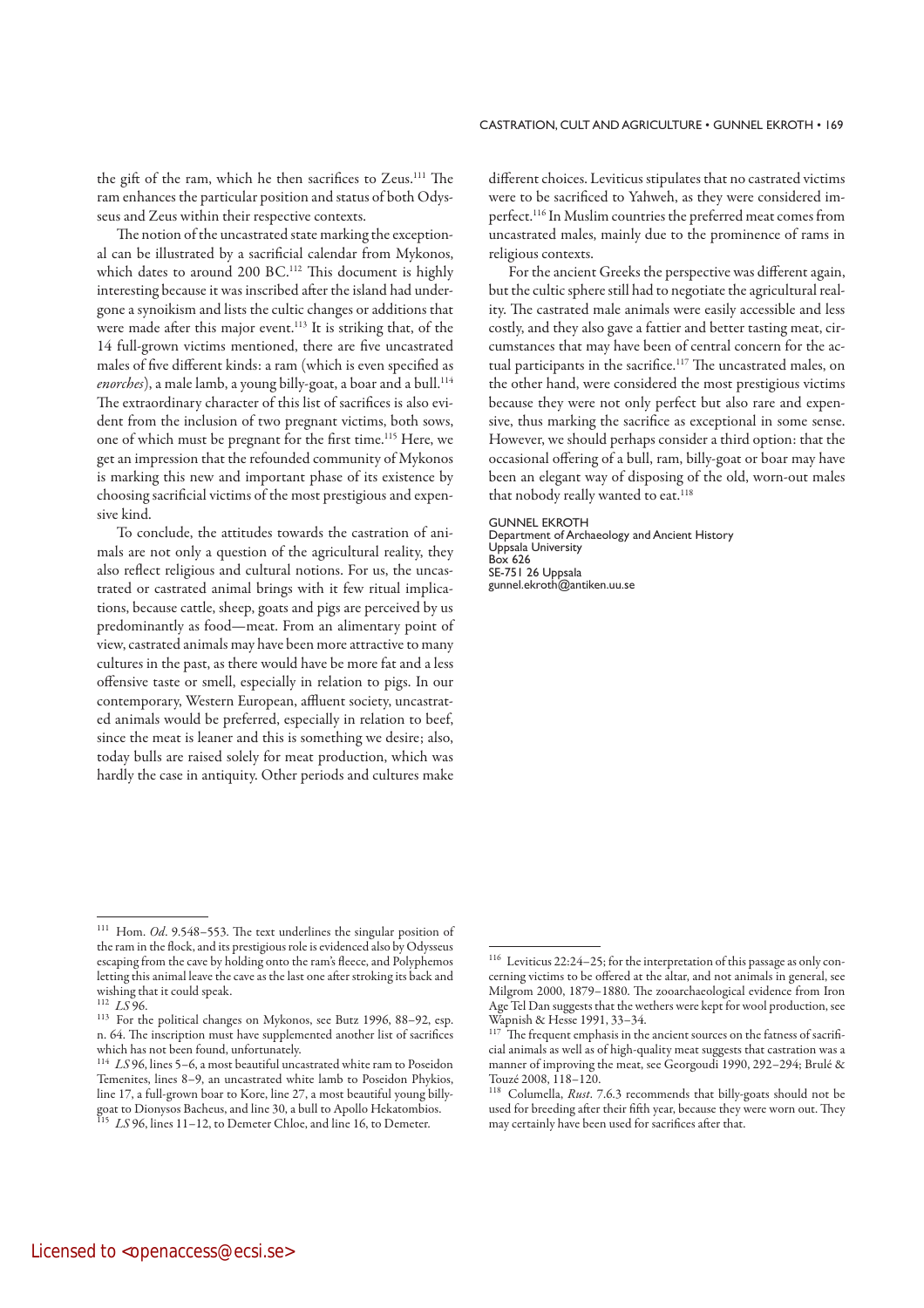170 · GUNNEL EKROTH · CASTRATION, CULT AND AGRICULTURE

# Abbreviations

- *Andania* = Deshours, N. 2006. *Les mystères d'Andania. Étude d'épigraphie et d'histoire religieuse* (Scripta antiqua, 16), Bordeaux.
- *ID* = *Inscriptions de Délos*, Paris 1926–1972.
- *LS* = Sokolowski, F. 1969. *Lois sacrées des cités grecques* (École française d'Athènes. Travaux et mémoires, 18), Paris.
- *LSA* = Sokolowski, F. 1955. *Lois sacrées de l'Asie Mineure* (École française d'Athènes. Travaux et mémoires, 9), Paris.
- *LSS* = Sokolowski, F. 1962. *Lois sacrées des cités grecques. Supplément* (École française d'Athènes. Travaux et mémoires, 11), Paris.
- *NGSL* = Lupu, E. 2005. *Greek sacred law. A collection of new documents (NGSL)* (Religions in the Graeco-Roman world, 152), Leiden.

# **Bibliography**

- Adams, J.N. 1990. 'The forfex of the veterinarius Virilis (Vindolanda inv. no. 86/470) and ancient methods of castrating horses', *Britannia* 21, 267–271.
- Bardel, R. 2002. 'Eunuchizing Agamemnon: Clytemnestra, Agamemnon and maschalismos', in *Eunuchs in antiquity and beyond*, ed. S. Tougher, London, 51–70.
- Bérard, C. 1976. 'AΞΙΕ ΤΑΥΡΕ', in *Mélanges d'histoire ancienne et d'archéologie offerts à Paul Collart* (Cahiers d'archéologie romande, 5), Lausanne, 61–73.
- Berndt-Ersöz, S. 2006. 'The Anatolian origin of Attis', in *Pluralismus und Wandel in den Religionen im vorhellenistischen Anatolien. Akten des religionsgeschichtlichen Symposiums in Bonn* (19.–20. Mai 2005) (Alter Orient und Altes Testament, 337), ed. M. Hutter & S. Hutter-Braunsar, Münster, 9–39.
- Berti, I. 2006. '"Now let Earth be my witness and the broad heaven above, and the down flowing water of the Styx..." (Homer, *Ilias* XV, 36-37): Greek oath-rituals', in *Ritual and communication in the Graeco-Roman world* (Kernos supplément, 16), ed. E. Stavrianopoulou, Liège, 181–209.
- Blondé, F., A. Muller, D. Mulliez & F. Poplin 2001 (pr. 2003). 'Oστά και ιεροτελεστίες: μία τρίττοια στη Θάσο Β-Α παρυφές της αγοράς – τομή ΧΧΙΧ', *ΑΕΜΘ* 15, 67–73.
- Blondé, F. *et al*. 2003. 'Thasos. B. Abords nord-est de l'agora (Terrain Valma)', *BCH* 127, 488–489.
- Blondé, F., A. Muller, D. Mulliez & F. Poplin 2005. 'Un rituel d'engagement à Thasos : archéologie et textes', *Kernos* 18, 476–479.
- Boessneck, J. & A. von den Driesch 1988. *Knochenabfall von Opfermahlen und Weihgaben aus dem Heraion von Samos (7. Jh. v. Chr.)*, München.
- Borgeaud, Ph. 2004. *Mother of the gods. From Cybele to the Virgin Mary*, Baltimore.
- von Bothmer, D., ed. 1990. *Glories of the past. Ancient art from the Shelby White and Leon Levy collection*, New York.
- Brännäng, E. 1966. *Studies on monozygous cattle twins* XVIII (Lantbrukshögskolans annaler, 32), Uppsala.
- Brännäng, E. 1971. *Effects of castration and ovariectomy on growing cattle*, Stockholm.
- Bremmer, J.N. 2005. 'The sacrifice of pregnant animals', in *Greek sacrificial ritual, Olympian and chthonian. Proceedings of the Sixth International Seminar on Ancient Greek Cult, organized by the Department of Classical archaeology and ancient history, Göteborg University, 25–27 April 1997* (ActaAth-8°, 18), eds. R. Hägg & B. Alroth, Stockholm, 155–163.
- Brouskari, M. 1999. *Το θωράκιο του ναού της Αθηνάς Νίκης* (= *ArchEph* 137, 1998), Athens.
- Brulé, P. 1998. 'Héraklès à l'épreuve de la chevre', in *Le bestiare d'Héraclès. IIIe rencontre héracléenne* (Kernos supplément, 7), eds. C. Bonnet, C. Jourdain-Annequin & V. Pirenne-Delforge, Liège, 257–283.
- Brulé, P. 2007. *La Grèce d'à côté. Réel et imaginaire en miroir en Grèce antique*, Rennes.
- Brulé, P. & R. Touzé 2008. 'Le hiereion: phusis et psuchè d'un medium', in *Le sacrifice antique. Vestiges, procédures et stratégies* (Histoire), eds. V. Mehl & P. Brulé, Rennes, 111–138.
- Burkert, W. 1983. *Homo Necans. The anthropology of ancient Greek sacrificial ritual and myth*, Berkeley.
- Burkert, W. 1985. *Greek religion. Archaic and Classical*, London.
- Butz, P.A. 1996. 'Prohibitionary inscriptions, ξένοι, and the influence of the early Greek polis', in *The role of religion in the early Greek polis. Proceedings of the Third International Seminar on Ancient Greek Cult, organized by the Swedish Institute at Athens, 16–18*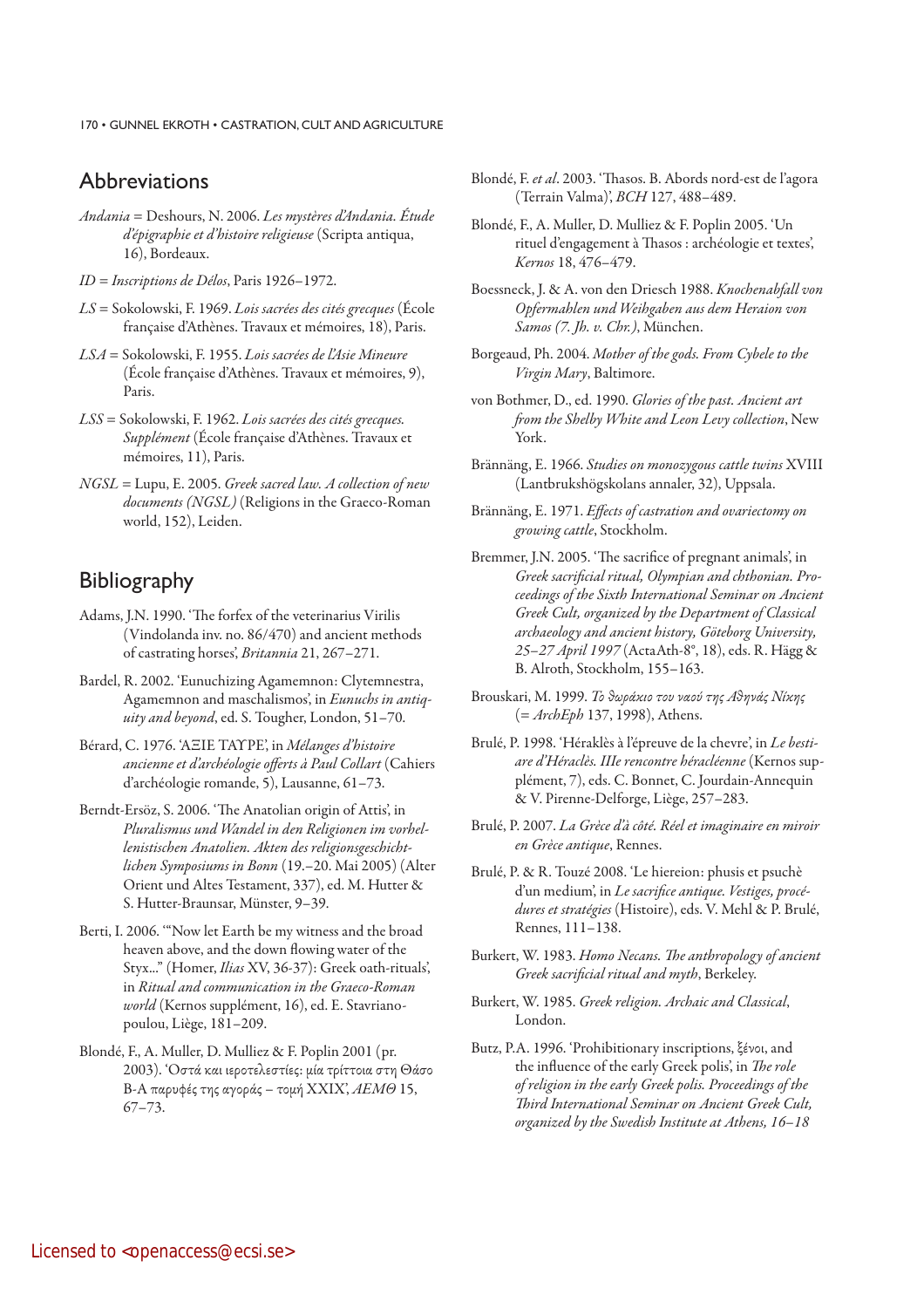*October 1992* (ActaAth-8°, 14), ed. R. Hägg, Stockholm, 75–95.

- Casabona, J. 1966. *Recherches sur le vocabulaire des sacrifices en grec des origins à la fin de l'époque classique* (Publications des annales de la faculté des lettres, Aix en-Provence, N.S., 56), Aix-en-Provence.
- Casadio, G. 2003. 'The failing male god. Emasculation, death and other accidents in the ancient Mediterranean world', *Numen* 50, 231–268.
- Chandezon, Ch. 2003. *L'élevage en Grèce ( fin Ve–fin Ier s. a.C.). L'apport des sources épigraphiques* (Scripta antiqua, 5), Bordeaux.
- Chaniotis, A. 1996. *Die Verträge zwischen kretischen Poleis in der hellenistischen Zeit* (Heidelberger althistorische Beiträge und epigraphische Studien, 24), Stuttgart.
- Chantraine, P. 1955. 'Les noms de l'agneau en grec: ἀρήν et ἀμνός', in *Corolla linguistica. Festschrift Ferdinand Sommer zum 80. Geburtstag am 4. Mai 1955 dargebracht von Freunden, Schülern und Kollegen*, ed. H. Krahe, Wiesbaden, 12–19.
- Clinton, K. 2005. 'Pigs in Greek rituals', in *Greek sacrificial ritual, Olympian and chthonian. Proceedings of the Sixth International Seminar on Ancient Greek Cult, organized by the Department of Classical archaeology and ancient history, Göteborg University, 25–27 April 1997* (ActaAth-8°, 18), eds. R. Hägg & B. Alroth, Stockholm, 167–179.
- Cook, A.B. 1925. *Zeus. A study in ancient religion*. Vol. 2. *Zeus god of the dark sky (thunder and lightning)*, Cambridge.
- Dahl, G. & A. Hjort 1976. *Having herds. Pastoral herd growth and household economy* (Stockholm studies in social anthropology, 2), Stockholm.
- Daux, G. 1963. 'La grande démarchie. Un nouveau calendrier sacrificiel d'Attique (Erchia)', *BCH* 87, 603–634.
- De Miro, E. 1968. 'Nuovi contributi sul Pittore di Kleophon', *ArchCl* 20, 238–248.
- Dow, S. 1968. 'Six Athenian sacrificial calendars', *BCH* 92, 170–186.
- Durand, J.-L. 1986. *Sacrifice et labour en Grèce ancienne. Essai d'anthropologie religieuse* (Images à l'appui, 1), Paris & Roma.
- Ekroth, G. 2002. *The sacrificial rituals of Greek hero-cults in the Archaic to the Hellenistic periods* (Kernos supplément, 12), Liège.
- Engelmann, H. & R. Merkelbach 1973. *Die Inschriften von Erythrai und Klazomenai* II (Nr. 201–536) (Inschriften griechischer Städte aus Kleinasien, 2:2), Bonn.
- Faraone, Ch.A. 1993. 'Molten wax, spilt wine and mutilated animals. Sympathetic magic in Near Eastern and early Greek oath ceremonies', *JHS* 113, 60–80.
- Ferguson, W.S. 1938. 'The Salaminioi of Heptaphylai and Sounion', *Hesperia* 7, 1–74.
- Feyel, Ch. 2006. 'La dokimasia des animaux sacrifiés', *RPhil* 80, 33–55.
- Feyel, Ch. 2009. *Dokimasia. La place et le rôle de l'examen préliminaire dans les institutions des cités grecques*  (Études anciennes, 36), Paris.
- Fleischer, R. 1983. 'Neues zu kleinasiatischer Kultstauen', *AA*, 81–93.
- Fleischer, R. 1999. 'Neues zum Kultbild der Artemis von Ephesos', in *100 Jahre österreichsiche Forschungen in Ephesos. Akten des Symposiums, Wien 1995* (Archäologische Forschungen, 1), eds. H. Friesinger & F. Krinzinger, Wien, 605–609.
- Forstenpointner, G. & M. Hofer 2001. 'Geschöpfe des Pan –Archäozoologische Befunde zu Faunistik und Haus tierhaltung im hellenistischen Arkadien', in Forschungen in der Peloponnes. Akten des Sympo*sions anlässlich der Feier "100 Jahre Österreichisches Archäologisches Institut Athen", Athen 5.3–7.3 1998* (Österreichischen archäologischen Institut in Wien, Sonderschriften, 38), ed. V. Mitsopoulos-Leon, Wien, 169–179.
- Forstenpointner, G., A. Galik & G.E. Weissengruber 2013. 'The zooarchaeology of cult – perspectives and pitfalls of an experimental approach', in *Bones, behaviour and belief. The zooarchaeological evidence as a source for Greek ritual practice in ancient Greece and beyond* (ActaAth-4°, 55), eds. G. Ekroth & J. Wallensten, Stockholm, 233–242.
- Frandson, R.D., W. Lee Wilke & A.D. Fails 2009<sup>7</sup>. Anatomy *and physiology of farm animals*, Ames.
- Gebauer, J. 2002. *Pompe und Thysia. Attische Tieropferdarstellungen auf schwarz- und rotfigurigen Vasen* (Eikon, 7), Münster.
- Georgoudi, S. 1988. 'ΓΑΛΑΘΗΝÀ. Sacrifice et consommation de jeunes animaux en Grèce ancienne', in *L'animal dans l'alimentation humaine. Les critères de choix. Actes du colloque international de Liège 26*–*29*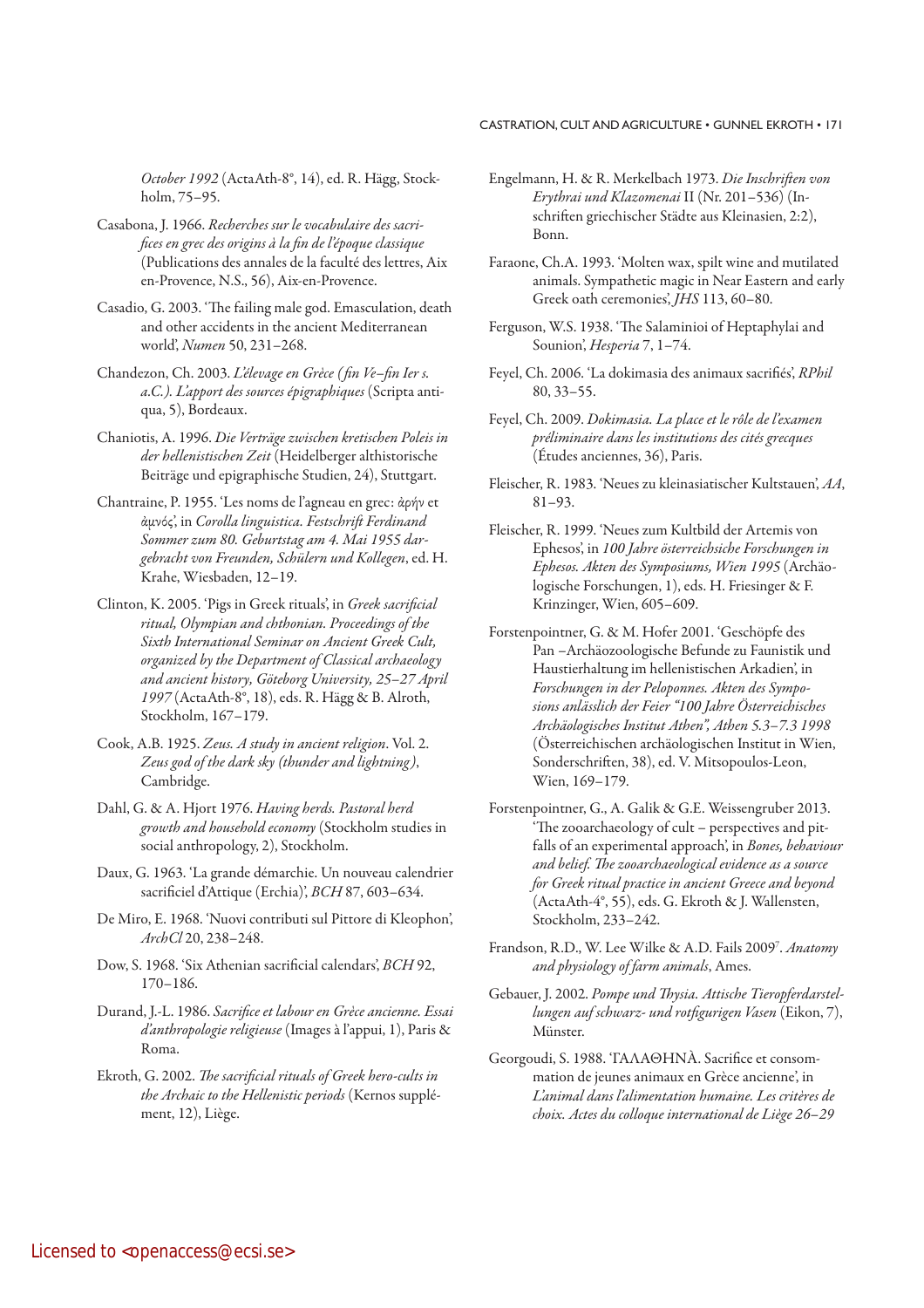### 172 • GUNNEL EKROTH • CASTRATION, CULT AND AGRICULTURE

*novembre 1986* (Anthropozoologica. Second numéro spécial), ed. L. Bodson, Liège, 75–82.

- Georgoudi, S. 1990. *Des chevaux et des bœoufs dans le monde Grec. Réalités et représentations animalières à partir des livres XVI et XVII des Géoponiques*, Paris & Athens.
- Graef, B. & E. Langlotz 1925. *Die antiken Vasen von der Akropolis zu Athen*, vol. 1, Berlin.
- Halstead, P. 1996. 'Pastoralism or household herding? Problems of scale and specialization in Early Greek animal husbandry', *WA* 28, 20–42.
- Helck, W. 1984. 'Zur Gestalt der ephesischen Artemis', *AA*, 281–282.
- Herda, A. 2006. *Der Apollon-Delphinios-Kult in Milet und die Neujahrsprozession nach Didyma* (Milesische Forschungen, 4), Mainz.
- Hommel, H. 1978. *Bocksbeutel und Aryballos. Philologischer Beitrag zur Urgeschichte einer Gefässform* (= *SBHeid* 1978:2), Heidelberg.
- Hurwit, J.M. 1999. *The Athenian Acropolis. History, mythology and archaeology from the Neolithic era to the present*, Cambridge.
- Isager, S. & J.E. Skydsgaard 1992. *Ancient Greek agriculture. An introduction*, London.
- Jameson, M.H. 1965. 'Notes on the sacrificial calendar from Erchia', *BCH* 89, 154–172.
- Jameson, M.H. 1988. 'Sacrifice and animal husbandry in Classical Greece', in *Pastoral economies in Classical antiquity* (PCPhS supplement, 14), ed. C.R. Whittaker, Cambridge, 87–119.
- Jameson, M.H. 1991. 'Sacrifice before battle', in *Hoplites. The Classical Greek battle experience*, ed. V.D. Hanson, London & New York, 197–227.
- Jameson, M.H. 1994. 'The ritual of the Athena Nike parapet', in *Ritual, finance, politics. Athenian democratic accounts presented to David Lewis*, eds. R. Osborne & S. Hornblower, Oxford, 307–324.
- Jameson, M.H., D.R. Jordan & R.D. Kotansky 1993. *A lex sacra from Selinous* (GRBM, 11), Durham.
- Kadletz, E. 1976. *Animal sacrifice in Greek and Roman religion*, PhD thesis, University of Washington, Seattle.
- Killen, J.T. 1964. 'The wool industry of Crete in the Late Bronze Age', *BSA* 59, 1–15.
- Killen, J.T. 1993. 'Records of sheep and goats at Mycenaean Knossos and Pylos', *Bulletin on Sumerian agriculture* 7, 209–218.
- Köse, O. & R. Tekoğlou 2007. 'Money lending in Hellenistic Lycia. The union of copper money', *Adalya* 10, 63–79.
- Lacroix, J.V. 1915. *Animal castration*, Honolulu.
- Lambert, S.D. 1997. 'The Attic genos Salaminioi and the island of Salamis', *ZPE* 119, 85–106.
- Lambert, S.D. 2000. 'The sacrificial calendar of the Marathonian Tetrapolis. A revised text', *ZPE* 130, 43–70.
- Lancellotti, M.G. 2002. *Attis, between myth and history. King, priest, and god* (Religions in the Graeco-Roman world, 149), Leiden.
- Landenius Enegren, H. 2004. 'Animals and men at Knossos – the Linear B evidence', in *PECUS. Man and animal in antiquity. Proceedings of the conference at the Swedish Institute in Rome, September 9–12, 2002* (The Swedish Institute in Rome. Projects and seminars, 1), ed. B. Santillo-Frizell, Roma, 12–19.
- Leguilloux, M. 2003. 'The Delian chora in Classical and Hellenistic times. An island landscape planned for pastoralism', in *Zooarchaeology in Greece. Recent advances* (British school at Athens studies, 9), eds. E. Kotjabopoulou, Y. Hamilakis, P. Halstead, C. Gamble & P. Elefanti, Athens, 251–256.
- Lightfoot, J.L. 2002. 'Sacred eunuchism in the cult of the Syrian Goddess', in *Eunuchs in antiquity and beyond*, ed. S. Tougher, London, 71–86.
- Maass, E. 1925. 'Eunuchos und Verwandtes', *RhM* 74, 432–476.
- Malagardis, N. 1988 (pr. 1991). 'Images du monde rural attique à l'époque archaïque. Travail et societé: l'outil et le geste sur les vases', *ArchEph* 127, 95–134.
- McInerney, J. 2010. *Cattle of the sun. Cows and culture in the world of the ancient Greeks*, Princeton.
- Mikalson, J.D. 1977. 'Religion in the Attic demes', *AJP* 98, 424–435.
- Milgrom, J. 2000. *Leviticus 17–22. A new translation with introduction and commentary* (The Anchor Bible), New York.
- Miller, M.Ch. 1997. *Athens and Persia in the fifth century B.C. A study in cultural receptivity*, Cambridge.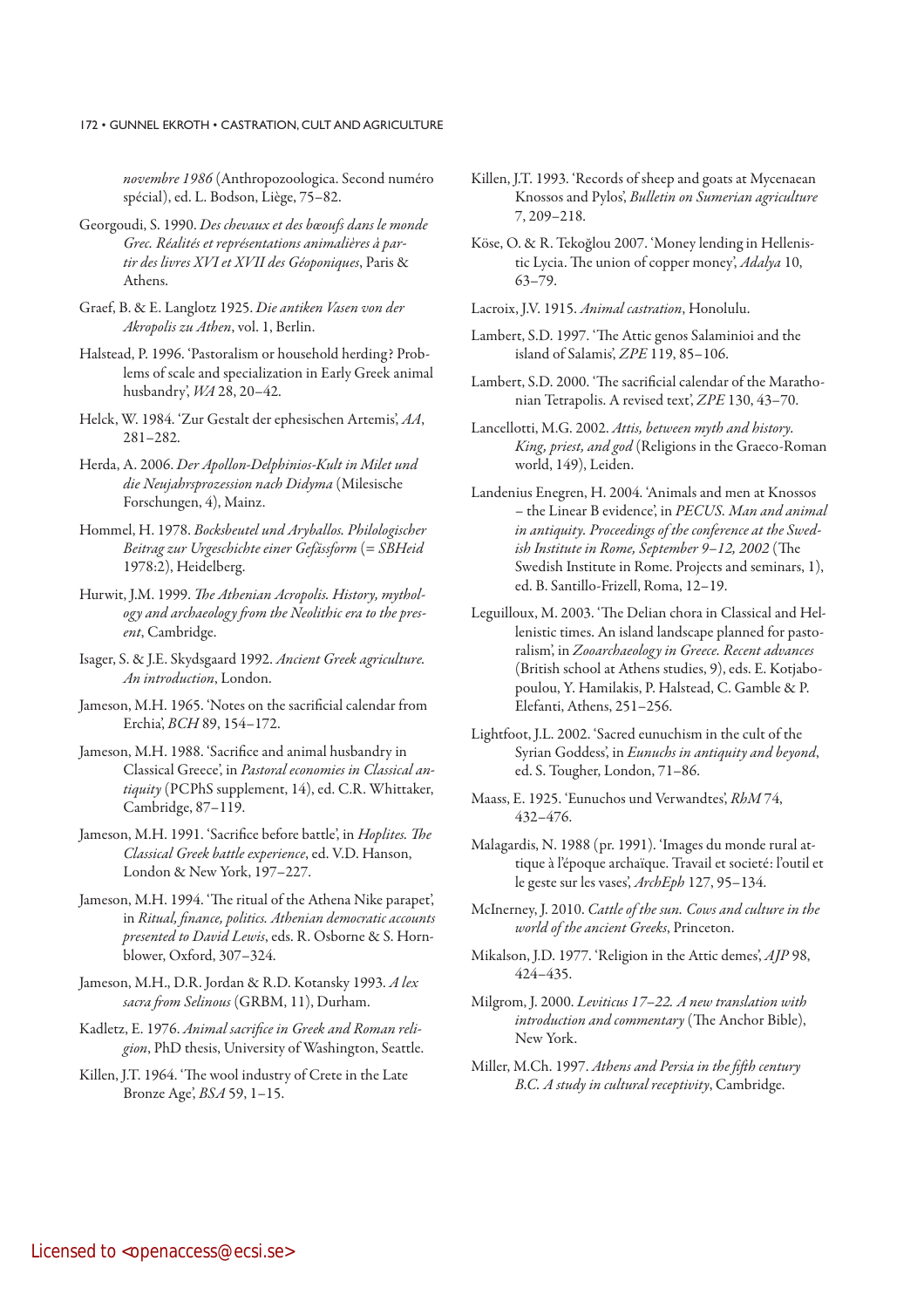- Morris, S.P. 2001. 'The prehistoric background of Artemis Ephesia. A solution to the enigma of her "breasts"?', in *Der Kosmos der Artemis von Ephesos* (Österreichischen archäologischen Institut in Wien, Sonderschriften, 37), ed. U. Muss, Wien, 135–150.
- Morris, S.P. 2008. 'Zur Vorgeschichte des Artemis Ephesia', in *Die Archäologie der ephesischen Artemis. Gestalt und Ritual eines Heligtums*, ed. U. Muss, Wien, 57–62.
- Munn, M. 2006. *The Mother of the gods, Athens, and the tyranny of Asia. A study of sovereignty in ancient religion* (The Joan Palevsky imprint in Classical literature), Berkeley.
- Nanda, S. 19992. *Neither man nor woman. The hijras of India*, Belmont.
- Naour, Ch. 1977. 'Inscriptions de Lycie', *ZPE* 24, 265–290.
- Neils, J. 2001. *The Parthenon frieze*, Cambridge.
- Nock, A.D. 1925–1926. 'Eunuchs in ancient religion', *ArchRW* 23, 25–33 (reprinted in *Essays on religion and the ancient world*, vol. 1, ed. Z. Stewart, Oxford 1972, 7–15).
- Parker, R. 1987. 'Festivals of the Attic demes', in *Gifts to the gods. Proceedings of the Uppsala symposium 1985* (Boreas, 15), eds. T. Linders & G. Nordquist, Uppsala, 137–147.
- Parker, R. 2005. *Polytheism and society at Athens*, Oxford.
- Parker, R. 2010. 'A funerary foundation from Hellenistic Lycia', *Chiron* 40, 103–121.
- Payne, H. 1940. *Perachora. The sanctuaries of Hera Akraia and Limenia. Excavations of the British School of archaeology at Athens 1930–1933* I. *Architecture, bronzes, terracottas*, Oxford.
- Perpillou, J.L. 2004. *Essais de lexicographie en grec ancien* (Bibliothèque d'études classique, 42), Louvain.
- Pond, C.M. 1998. *The fats of life*, Cambridge.
- Powell, O. 2003. *Galenos, On the properties of foodstuffs (De alimentorum facultatibus). Introduction, translation, and commentary*, Cambridge.
- Prescendi, F. 2007. *Décrire et comprendre le sacrifice. Les réflexions des Romains sur leur propre religion à partir de la littérature antiquaire* (Potsdamer altertumswissenschaftliche Beiträge, 19), Stuttgart.
- Reese, D.S. & D. Ruscillo 2000. 'The mammal remains', in *Kommos* IV. *The Greek sanctuary*, part 1, eds. J.W. Shaw & M.C. Shaw, Princeton & Oxford, 416–495.
- Reid, A. 1996. 'Cattle herds and the redistribution of cattle resources', *WA* 28, 43–57.
- Robert, R. & J. Robert 1976. 'Une inscription grecque de Téos en Ionie. L'union de Téos et de Kyrbissos', *JSav*, 153–235.
- Robinson, D.M. 1931. 'Bouzyges and the first plough on a krater by the Painter of the Naples Hephaistos', *AJA* 35, 152–160.
- Roller, L.E. 1999. *In search of god the mother. The cult of Anatolian Cybele*, Berkeley.
- Rosivach, V.J. 1994. *The system of public sacrifice in fourthcentury Athens* (American philological association. American Classical studies, 34), Atlanta.
- Rougemont, F. 2006. 'Les porcs dans la documentation mycénienne', in *De la domestication au tabou. Le cas des suidés dans le Proche-Orient ancien* (Travaux de la Maison René-Ginouvès, 1), eds. B. Lion & C. Michel, Paris, 115–129.
- Rousselle, A. 1993. *Porneia. On desire and the body in antiquity* (Family, sexuality and social relations in past times), Cambridge, MA & Oxford.
- Rudhardt, J. 19922 . *Notions fondamentales de la pensée religieuse et actes constitutifs du culte dans la Grèce classique*, Paris.
- Rutter, J. 1968. 'The three phases of the taurobolium', *Phoenix* 22, 226–249.
- Rydhmer L. *et al*. 2006. 'Aggressive and sexual behaviour of growing and finishing pigs reared in groups, without castration', *Acta agriculturae scandinavica, Section A – Animal Science* 56, 109–119.
- Schmaltz, B. 1983. 'Mensch und Tier in der griechischen Antike', in *Zur frühen Mensch-Tier-Symbiose* (Kolloquien zur allgemeinen und vergleichenden Archäologie, 4), München, 99–114.
- Schwertheim, E. 1983. *Die Inschriften von Kyzikos und Umgebung* II. *Miletupolis* 1 (Inschriften griechischer Städte aus Kleinasien, 26), Bonn.
- Segre, M. 1952. *Tituli calymnii* (= *ASAtene* 22–23, 1944– 1945), Bergamo.